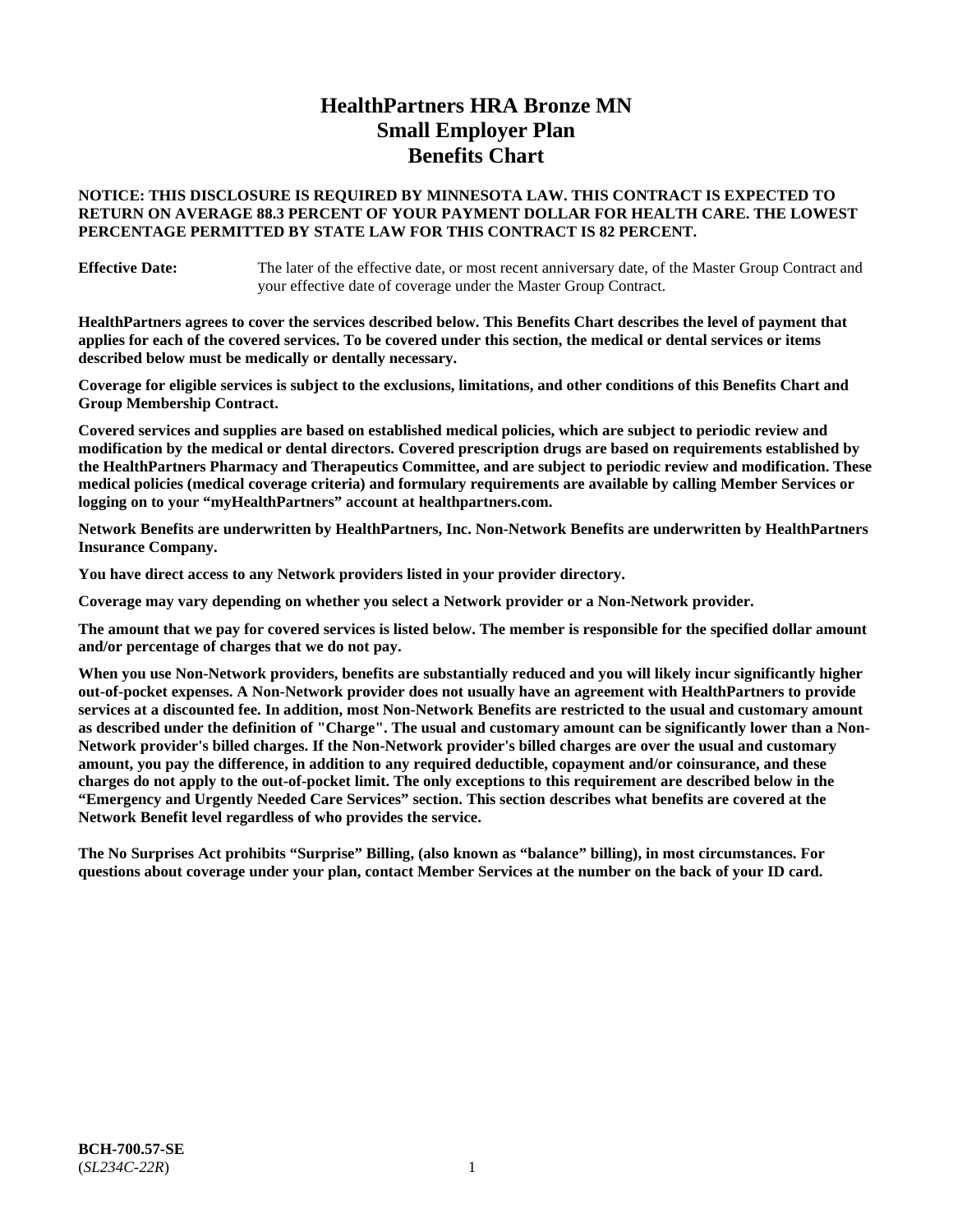# **These definitions apply to this Benefits Chart. They also apply to the Contract.**

| <b>Biosimilar Drugs:</b> | A prescription drug, approved by the Food and Drug Administration (FDA), that the FDA has<br>determined is biosimilar to and interchangeable with a biological brand name drug. Biosimilar<br>drugs are not considered generic drugs and are not covered under the generic drug benefit.                                                                                                                                                                                                                                                                                                                                           |
|--------------------------|------------------------------------------------------------------------------------------------------------------------------------------------------------------------------------------------------------------------------------------------------------------------------------------------------------------------------------------------------------------------------------------------------------------------------------------------------------------------------------------------------------------------------------------------------------------------------------------------------------------------------------|
| <b>Brand Name Drug:</b>  | A prescription drug, approved by the Food and Drug Administration (FDA), that is manufactured,<br>sold, or licensed for sale under a trademark by the pharmaceutical company that originally<br>researched and developed the drug. Brand name drugs have the same active-ingredient formula as<br>the generic version of the drug. However, generic drugs are manufactured and sold by other drug<br>manufacturers and are generally not available until after the patent on the brand name drug has<br>expired. A few brand name drugs may be covered at the generic drug benefit level if this is<br>indicated on the formulary. |
| <b>Calendar Year:</b>    | This is the 12-month period beginning 12:01 A.M. Central Time, on January 1, and ending 12:00<br>A.M. Central Time of the next following December 31.                                                                                                                                                                                                                                                                                                                                                                                                                                                                              |
| Charge:                  | For covered services delivered by participating network providers, this is the provider's discounted<br>charge for a given medical/surgical service, procedure or item.                                                                                                                                                                                                                                                                                                                                                                                                                                                            |
|                          | For covered services delivered by non-network providers, a contracted rate may apply if such<br>arrangement is available to HealthPartners.                                                                                                                                                                                                                                                                                                                                                                                                                                                                                        |
|                          | For the Usual and Customary charge for covered services delivered by non-network providers, our<br>payment is calculated using one of the following options to be determined at HealthPartners'<br>discretion: 1) a percentage of the Medicare fee schedule; 2) a comparable schedule if the services<br>is not on the Medicare fee schedule; 3) a commercially reasonable rate for such service.                                                                                                                                                                                                                                  |
|                          | The Usual and Customary Charge is the maximum amount allowed that we consider in the<br>calculation of the payment of charges incurred for certain covered services. You must pay for any<br>charges above the usual and customary charge, and they do not apply to the out-of-pocket limit.                                                                                                                                                                                                                                                                                                                                       |
|                          | A charge is incurred for covered ambulatory medical and surgical services, on the date the service<br>or item is provided. A charge is incurred for covered inpatient services, on the date of admission to<br>a hospital. To be covered, a charge must be incurred on or after the member's effective date and<br>on or before the termination date.                                                                                                                                                                                                                                                                              |
| Copayment/Coinsurance:   | The specified dollar amount, or percentage, of charges incurred for covered services, which we do<br>not pay, but which a member must pay, each time a member receives certain medical services,<br>procedures or items. Our payment for those covered services or items begins after the copayment<br>or coinsurance is satisfied. Covered services or items requiring a copayment or coinsurance are<br>specified in this Benefits Chart.                                                                                                                                                                                        |
|                          | For services provided by a network provider:                                                                                                                                                                                                                                                                                                                                                                                                                                                                                                                                                                                       |
|                          | An amount which is listed as a flat dollar copayment is applied to a network provider's discounted<br>charges for a given service. However, if the network provider's discounted charge for a service or<br>item is less than the flat dollar copayment, you will pay the network provider's discounted charge.<br>An amount which is listed as a percentage of charges or coinsurance is based on the network<br>provider's discounted charges, calculated at the time the claim is processed, which may include an<br>agreed upon fee schedule rate for case rate or withhold arrangements.                                      |
|                          | For services provided by a non-network provider:                                                                                                                                                                                                                                                                                                                                                                                                                                                                                                                                                                                   |
|                          | Any copayment or coinsurance is applied to the lesser of the provider's charges or the usual and<br>customary charge for a service.                                                                                                                                                                                                                                                                                                                                                                                                                                                                                                |
|                          | A copayment or coinsurance is due at the time a service is provided, or when billed by the<br>provider. The copayment or coinsurance applicable for a scheduled visit with a network provider<br>will be collected for each visit, late cancellation and failed appointment. Services may not be<br>withheld for failure to pay a deductible or coinsurance at or prior to the time of service.                                                                                                                                                                                                                                    |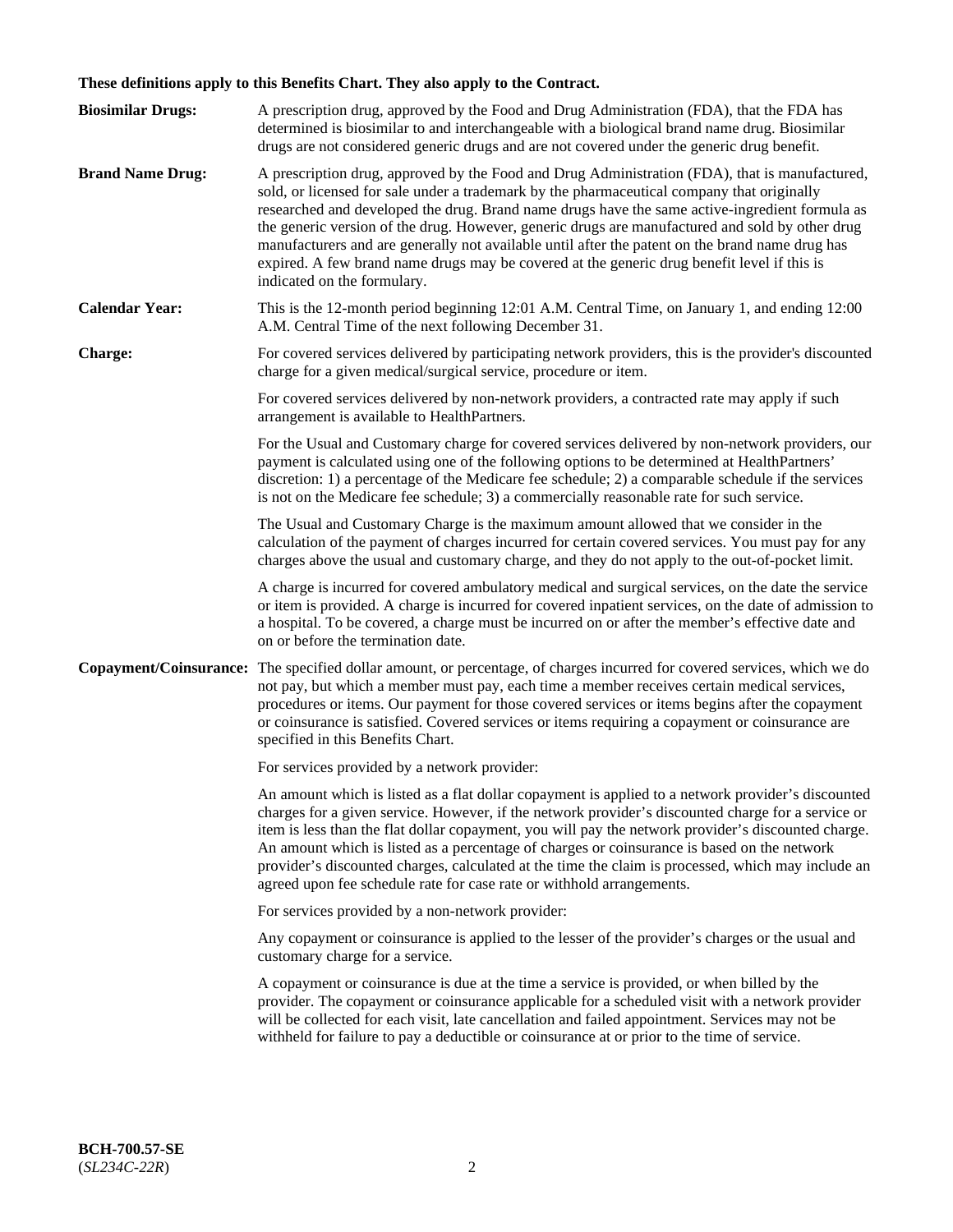| Deductible:       | The specified dollar amount of charges incurred for covered services, which we do not pay, but a<br>member or a family has to pay first in a calendar year. Our payment for those services or items<br>begins after the deductible is satisfied. For network providers, the amount of the charges that apply<br>to the deductible are based on the network provider's discounted charges, calculated at the time<br>the claim is processed, which may include an agreed upon fee schedule rate for case rate or<br>withhold arrangements. For non-network providers, the amount of charges that apply to the<br>deductible are the lesser of the provider's charges or the usual and customary charge for a service.                                                                                                                                                                                                                                                                                                                                                                                                                                                                                                                                             |
|-------------------|------------------------------------------------------------------------------------------------------------------------------------------------------------------------------------------------------------------------------------------------------------------------------------------------------------------------------------------------------------------------------------------------------------------------------------------------------------------------------------------------------------------------------------------------------------------------------------------------------------------------------------------------------------------------------------------------------------------------------------------------------------------------------------------------------------------------------------------------------------------------------------------------------------------------------------------------------------------------------------------------------------------------------------------------------------------------------------------------------------------------------------------------------------------------------------------------------------------------------------------------------------------|
|                   | Any amounts paid or reimbursed by a third party, including but not limited to: point of service<br>rebates, manufacturer coupons, manufacturer debit cards or other forms of direct reimbursement to<br>a member for a product or service, will not apply toward your deductible, to the extent permitted<br>under state and federal law.                                                                                                                                                                                                                                                                                                                                                                                                                                                                                                                                                                                                                                                                                                                                                                                                                                                                                                                        |
|                   | Your plan has an embedded deductible. This means once a member meets the individual<br>deductible, the plan begins paying benefits for that person. If two or more members of the family<br>meet the family deductible, the plan begins paying benefits for all members of the family,<br>regardless of whether each member has met the individual deductible. However, a member may<br>not contribute more than the individual deductible toward the family deductible.                                                                                                                                                                                                                                                                                                                                                                                                                                                                                                                                                                                                                                                                                                                                                                                         |
|                   | All services are subject to the deductible unless otherwise indicated below in this Benefits Chart.                                                                                                                                                                                                                                                                                                                                                                                                                                                                                                                                                                                                                                                                                                                                                                                                                                                                                                                                                                                                                                                                                                                                                              |
| <b>Formulary:</b> | This is a current list, which may be revised from time to time, of formulary prescription drugs,<br>medications, equipment and supplies covered by us as indicated in the Benefits Chart which are<br>covered at the highest benefit level. Some drugs may require prior authorization to be covered as<br>formulary drugs. You may be granted an exception to the formulary that is available to you upon<br>request. These guidelines and procedures include exceptions to the formulary for anti-psychotic<br>prescription drugs prescribed to treat emotional disturbances or mental illness if your health care<br>provider (1) indicates to the dispensing pharmacist, orally or in writing, that the prescription must<br>be dispensed as indicated and (2) certifies in writing to us that the prescribed drug will best treat<br>your condition. Also, you may continue to receive certain non-formulary prescription drugs for<br>diagnosed mental illness or emotional disturbance when our formulary changes or you change<br>health plans for up to one year following the change. We also have written guidelines and<br>procedures for granting formulary exceptions for other drugs that are available to you upon request<br>or on our website. |
|                   | HMO Formulary Exception Process (including antipsychotic drugs). If you are prescribed a<br>drug, we must promptly grant you an exception to our formulary when your health care provider<br>indicates to us that:                                                                                                                                                                                                                                                                                                                                                                                                                                                                                                                                                                                                                                                                                                                                                                                                                                                                                                                                                                                                                                               |
|                   | (1) the formulary drug causes an adverse reaction to the patient;<br>(2) the formulary drug is contraindicated for the patient; or<br>(3) the health care provider demonstrates that the prescription drug must be dispensed as written<br>to provide maximum medical benefit to the patient.                                                                                                                                                                                                                                                                                                                                                                                                                                                                                                                                                                                                                                                                                                                                                                                                                                                                                                                                                                    |
|                   | The formulary, and information on drugs that require authorization, are available by calling<br>Member Services or logging on to your "myHealthPartners" account at healthpartners.com.                                                                                                                                                                                                                                                                                                                                                                                                                                                                                                                                                                                                                                                                                                                                                                                                                                                                                                                                                                                                                                                                          |
|                   | Formulary Changes. The formulary may change throughout the year. If you are affected by a<br>formulary change, you will receive at least 30 days' advanced notice of that change, and you<br>may request a formulary exception.                                                                                                                                                                                                                                                                                                                                                                                                                                                                                                                                                                                                                                                                                                                                                                                                                                                                                                                                                                                                                                  |
|                   |                                                                                                                                                                                                                                                                                                                                                                                                                                                                                                                                                                                                                                                                                                                                                                                                                                                                                                                                                                                                                                                                                                                                                                                                                                                                  |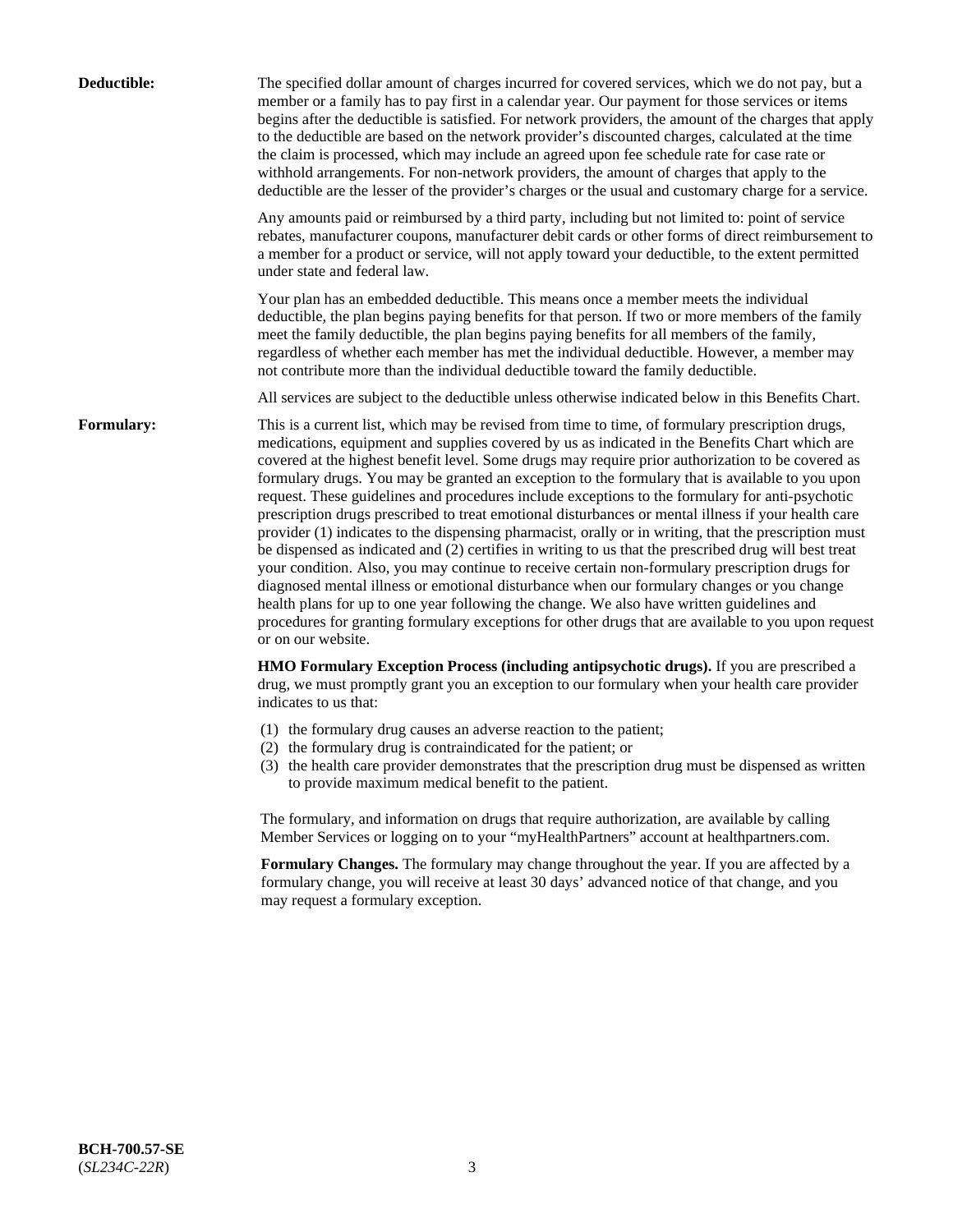## **Federal Formulary Exception Process:**

If you are prescribed a drug that is not included on the formulary and your plan does not cover nonformulary drugs, you, your designee or your prescribing physician may request a review through our formulary exception process, which includes external review. This process is described below.

- **1. Standard Exception Request.** If your provider prescribes a drug that is not on our formulary, you may submit a standard exception request. If you, your designee or your prescribing provider submit a standard exception request, we must make our coverage determination and notify you within 72 hours of our receipt of the request. If we grant the exception to cover the drug, we are required to cover the drug for the duration of the prescription, including refills.
- **2. Expedited Exception Request.** If your provider prescribes a drug that is not on our formulary, you may submit an expedited exception request if there are exigent circumstances. Exigent circumstances exist when you are suffering from a health condition that may seriously jeopardize your life, health, or ability to regain maximum function or when you are undergoing a current course using a nonformulary drug. If you, your designee or your prescribing provider submit an expedited exception request, we must make our coverage determination and notify you within 24 hours of our receipt of the request. If we grant the exception to cover the drug, we are required to cover the drug for the duration of the prescription, including refills. If we grant an exception based on exigent circumstances, we must cover the drug for the duration of the exigency.
- **3. Federal External Review Exception Request.** If coverage of a drug is denied after an exception request review under items 1. or 2. above, you, your designee, or your prescribing provider may request an external review exception request. If the initial request was a standard exception request, we must notify you or your designee and the prescribing provider of the coverage determination within 72 hours of our receipt of your request for external review. If the initial request was an expedited exception request, we must notify you or your designee and the prescribing provider of the coverage determination within 24 hours our receipt of your request for external review. If you are granted an exception after the external review exception request, we are required to cover the drug for the duration of the prescription, if the initial request was a standard exception request. If the initial request was an expedited exception request, we must provide coverage for the duration of the exigency.
- **4. State External Review Request.** If coverage of the drug is denied after a federal external review exception request under item 3. above, you may request an external review under the "Disputes and Complaints" section, "External Complaints Procedures" in the Group Membership Contract.
- **Generic Drug:** A prescription drug, approved by the Food and Drug Administration (FDA) that the FDA has determined is comparable to a brand name drug product in dosage form, strength, route of administration, quality, intended use and documented bioequivalence. Generally, generic drugs cost less than brand name drugs. Some brand name drugs may be covered at the generic drug benefit level if this is indicated on the formulary.
- **Non-Formulary Drug:** This is a prescription drug approved by the Food and Drug Administration (FDA) that is not on the formulary, is medically necessary and is not investigative or otherwise excluded under this Benefits Chart.
- **Out-of-Pocket Expenses:** You pay the specified copayments/coinsurance and deductibles applicable for particular services, subject to the out-of-pocket limit described below. These amounts are in addition to the monthly enrollment payments.
- **Out-of-Pocket Limit:** You pay the copayments/coinsurance and deductibles for covered services, to the individual or family out-of-pocket limit. Thereafter we cover 100% of the charges incurred for all other covered services, for the rest of the calendar year. You pay amounts greater than the out-of-pocket limit if you exceed any visit or day limits.

Non-Network Benefits above the usual and customary charge (see definition of charge above) do not apply to the out-of-pocket limit.

Non-Network benefits for transplant surgery do not apply to the out-of-pocket limit.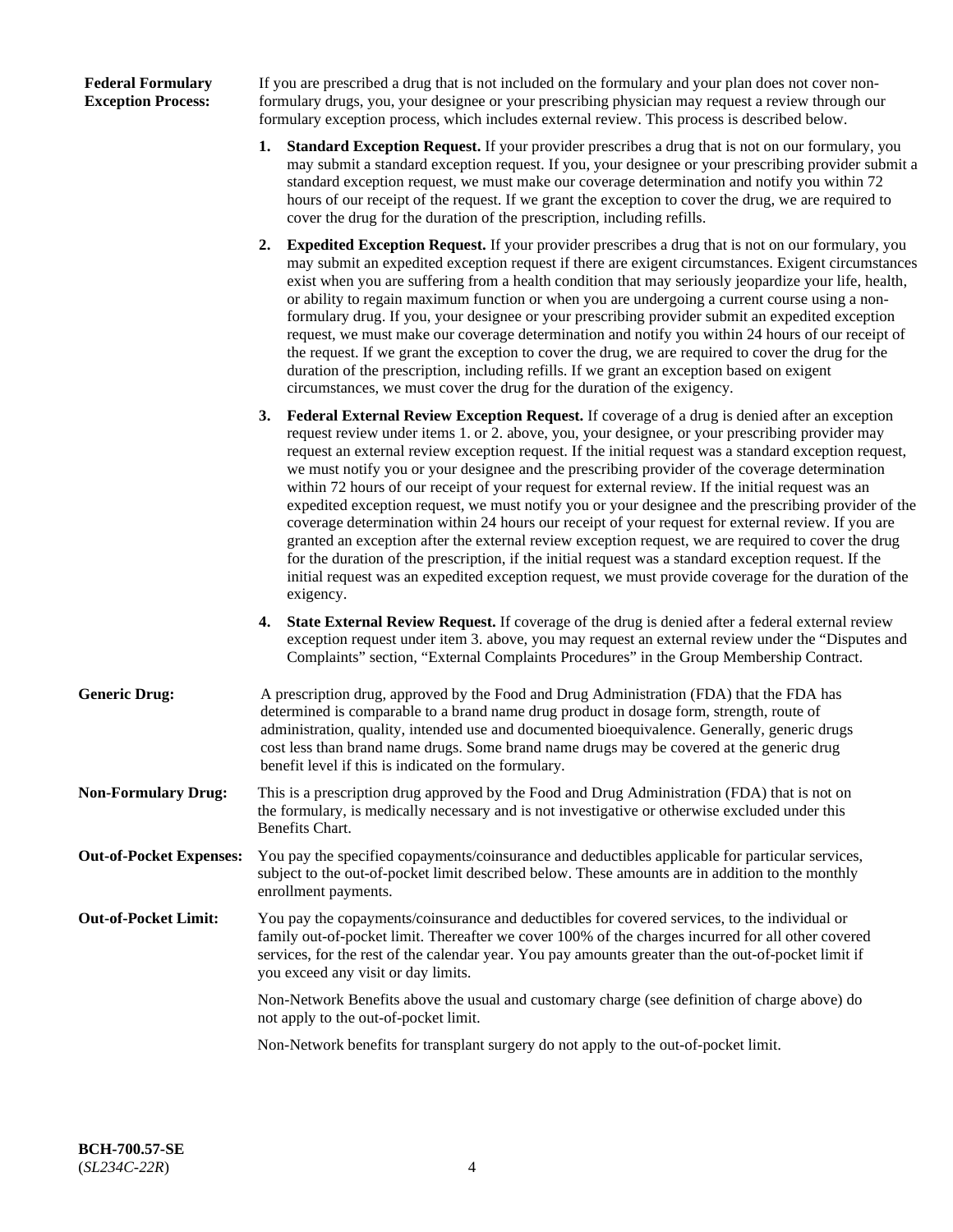Any amounts paid or reimbursed by a third party, including but not limited to: point of service rebates, manufacturer coupons, manufacturer debit cards or other forms of direct reimbursement to a member for a product or service, will not apply as an out of pocket expense, to the extent permitted under state and federal law.

You are responsible to keep track of the out-of-pocket expenses. Contact our Member Services department for assistance in determining the amount paid by the enrollee for specific eligible services received. Claims for reimbursement under the out-of-pocket limit provisions are subject to the same time limits and provisions described under the "Claims Provisions" section of the Contract.

**Specialty Drug List:** This is a current list, which may be revised from time to time, of prescription drugs, medications, equipment and supplies, which are typically bio-pharmaceuticals. The purpose of a specialty drug list is to facilitate enhanced monitoring of complex therapies used to treat specific conditions. Specialty drugs are covered by us as indicated in this Benefits Chart. The specialty drug list is available by calling Member Services or logging on to your "*my*HealthPartners" account at [healthpartners.com](https://www.healthpartners.com/hp/index.html)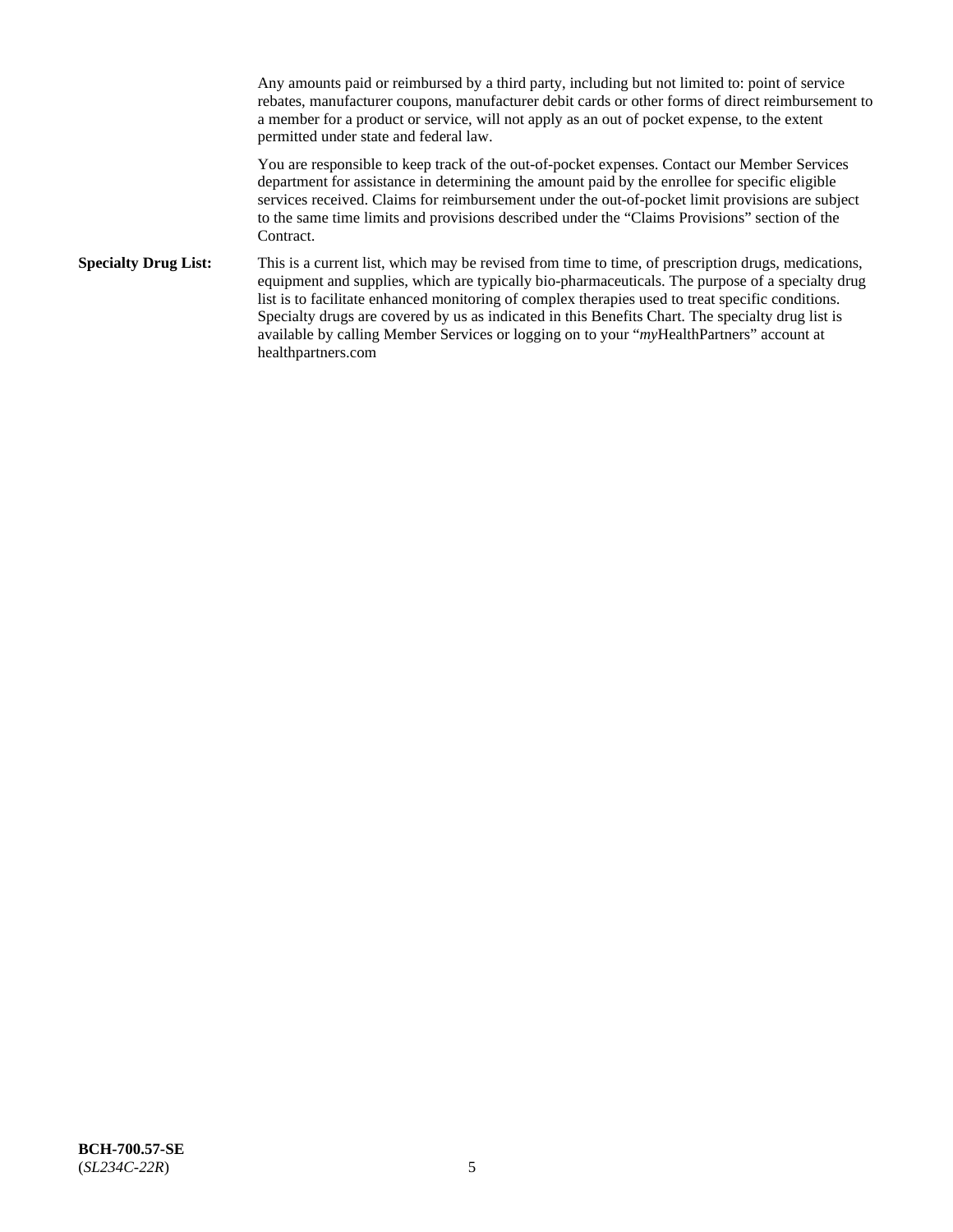## **DEDUCTIBLES AND OUT-OF-POCKET LIMITS**

## **Individual Calendar Year Deductible**

| <b>Network Benefits</b> | <b>Non-Network Benefits</b> |
|-------------------------|-----------------------------|
| \$8,700                 | \$10,000                    |

## **Family Calendar Year Deductible**

| <b>Network Benefits</b> | <b>Non-Network Benefits</b> |
|-------------------------|-----------------------------|
| \$17,400                | \$20,000                    |

Separate deductibles must be satisfied under the Network Benefits and Non-Network Benefits.

Your plan has an embedded deductible. This means once a member meets the individual deductible, the plan begins paying benefits for that person. If two or more members of the family meet the family deductible, the plan begins paying benefits for all members of the family, regardless of whether each member has met the individual deductible. However, a member may not contribute more than the individual deductible toward the family deductible.

Any amounts paid or reimbursed by a third party, including but not limited to: point of service rebates, manufacturer coupons, debit cards or other forms of direct reimbursement to a member for a product or service, will not apply toward your deductible, to the extent permitted under state and federal law.

#### **Individual Calendar Year Out-of-Pocket Limit**

| <b>Network Benefits</b> | <b>Non-Network Benefits</b> |
|-------------------------|-----------------------------|
| \$8,700                 | \$30,000                    |

#### **Family Calendar Year Out-of-Pocket Limit**

| <b>Network Benefits</b> | <b>Non-Network Benefits</b> |
|-------------------------|-----------------------------|
| \$17,400                | \$60,000                    |

Separate Out-of-Pocket Limits must be satisfied under the Network Benefits and Non-Network Benefits.

Non-Network Benefits above the usual and customary charge will not apply toward the individual or family out-of-pocket limit.

Non-Network benefits for transplant surgery do not apply to the out-of-pocket limit.

Any amounts paid or reimbursed by a third party, including but not limited to: point of service rebates, manufacturer coupons, manufacturer debit cards or other forms of direct reimbursement to a member for a product or service, will not apply as an out of pocket expense, to the extent permitted under state and federal law.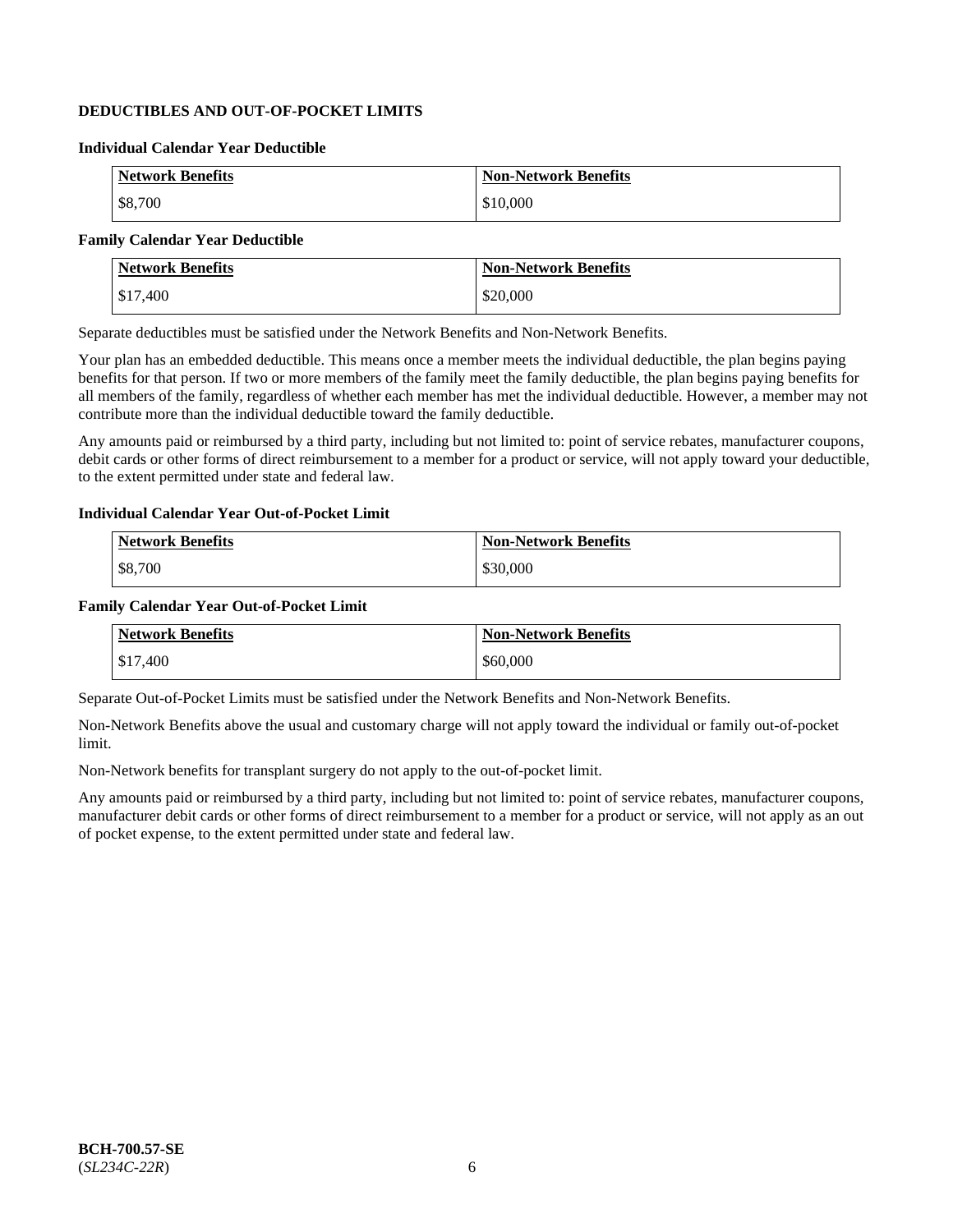## **AMBULANCE AND MEDICAL TRANSPORTATION**

## **Covered Services:**

We cover ambulance and medical transportation for medical emergencies.

We also cover medically necessary, non-emergency medical transportation if it meets our medical coverage criteria.

Covered services and supplies are based on established medical policies, which are subject to periodic review and modification by the medical or dental directors. These medical policies (medical coverage criteria) and applicable prior authorization requirements are available by calling Member Services or logging on to your "myHealthPartners" account at [healthpartners.com.](https://www.healthpartners.com/hp/index.html)

| Network Benefits              | <b>Non-Network Benefits</b> |
|-------------------------------|-----------------------------|
| 100% of the charges incurred. | See Network Benefits.       |

## **Not Covered:**

See "Services Not Covered" in the Group Membership Contract.

## **BEHAVIORAL HEALTH SERVICES**

## **Covered Services:**

Covered services are based on established medical policies, which are subject to periodic review and modification by the medical directors. These medical policies (medical coverage criteria) are available by calling Member Services or logging on to your "*my*HealthPartners" account at [healthpartners.com.](http://www.healthpartners.com/)

You have rights to parity in mental health and substance use disorder treatment as required by the federal Mental Health Parity and Addiction Equity Act and Minnesota Statutes, section 62Q.47. These laws require:

- That mental health and substance use disorder services be covered on the same basis as medical services;
- That cost-sharing for mental health and substance use disorder services can be no more restrictive than cost-sharing for similar medical services;
- That treatment restrictions and limitation such as prior authorization and medical necessity can be no more restrictive than for similar medical services;
- That if enrollees have concerns they can call Member Services, file a complaint with HealthPartners, or file a complaint with the Minnesota Department of Health.

## **Mental health services**

We cover services for: mental health diagnoses as described in the Diagnostic and Statistical Manual of Mental Disorders – Fifth Edition (DSM-5) (most recent edition).

We also provide coverage for mental health treatment ordered by a Minnesota court under a valid court order that is issued on the basis of a behavioral care evaluation performed by a licensed psychiatrist or doctoral level licensed psychologist, which includes a diagnosis and an individual treatment plan for care in the most appropriate, least restrictive environment. We must be given a copy of the court order and the behavioral care evaluation, the service must be a covered benefit under this plan, and the service must be provided by a network provider, or other provider as required by law. We cover the evaluation upon which the court order was based if it was provided by a network provider. We also provide coverage for the initial mental health evaluation of a child, regardless of whether that evaluation leads to a court order for treatment, if the evaluation is ordered by a Minnesota juvenile court.

**Outpatient services, including intensive outpatient and day treatment:** We cover medically necessary outpatient professional mental health services for evaluation, crisis intervention, and treatment of mental health disorders.

A comprehensive diagnostic assessment will be used as the basis for a determination by a mental health professional, concerning the appropriate treatment and the extent of services required.

Outpatient services we cover for a diagnosed mental health condition include the following:

- Individual, group, family, and multi-family therapy;
- Medication management provided by a physician, certified nurse practitioner, or physician's assistant;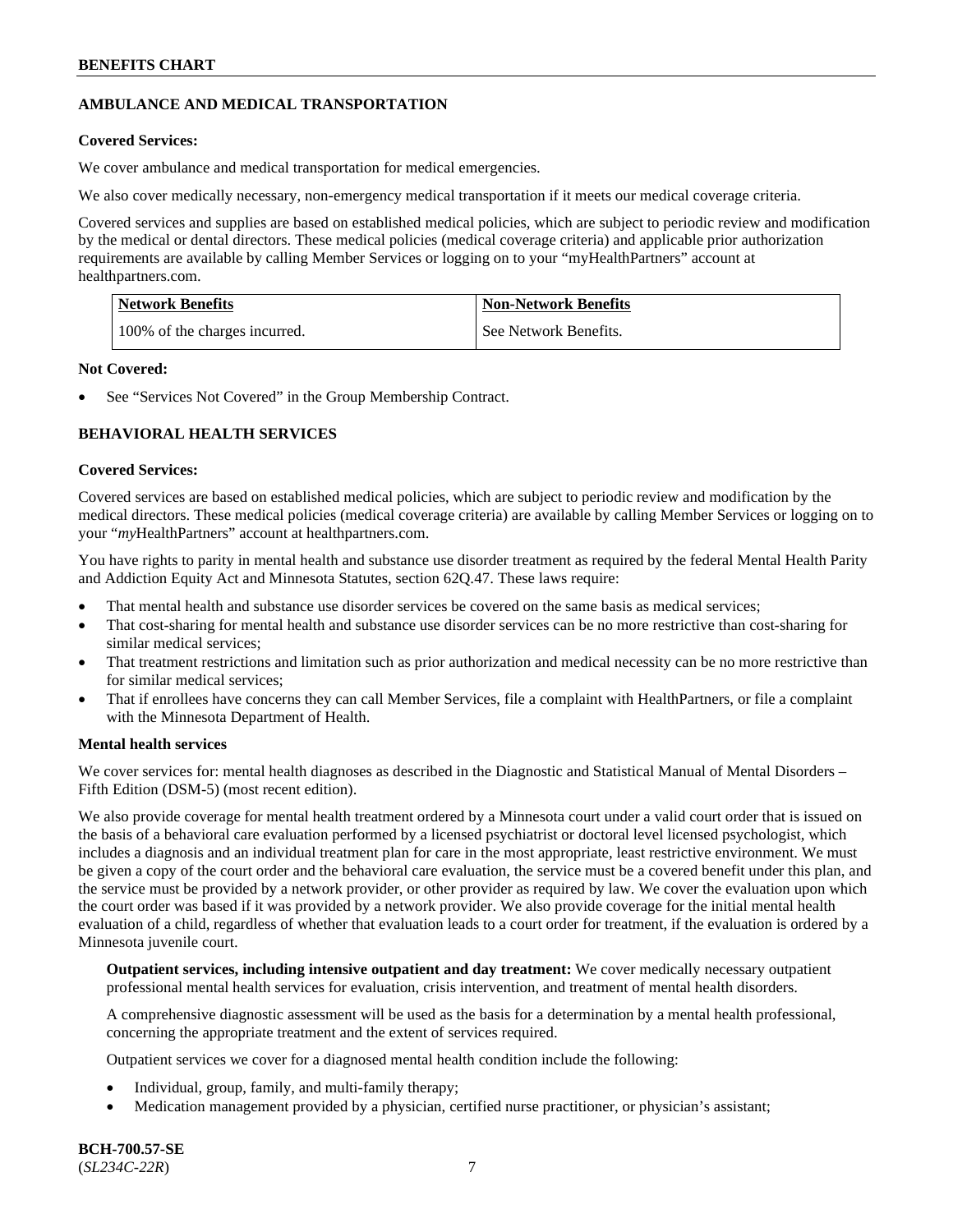- Psychological testing services for the purposes of determining the differential diagnoses and treatment planning for patients currently receiving behavioral health services;
- Day treatment and intensive outpatient services in a licensed program;
- Partial hospitalization services in a licensed hospital or community mental health center;
- Psychotherapy and nursing services provided in the home if authorized by us; and
- Treatment for gender dysphoria.

| Network Benefits              | <b>Non-Network Benefits</b>  |
|-------------------------------|------------------------------|
| 100% of the charges incurred. | 50% of the charges incurred. |

#### **Group therapy**

| Network Benefits              | Non-Network Benefits         |
|-------------------------------|------------------------------|
| 100% of the charges incurred. | 50% of the charges incurred. |

**Inpatient services, including mental health residential treatment services:** We cover the following:

- Medically necessary inpatient services in a hospital and professional services for treatment of mental health disorders. Medical stabilization is covered under inpatient hospital services in the "Hospital and Skilled Nursing Facility Services" section; and
- Medically necessary mental health residential treatment services. This care must be authorized by us and provided by a hospital or residential behavioral health treatment facility licensed by the local state or Department of Health and Human Services. Services not covered under this benefit include halfway houses, group homes, extended care facilities, shelter services, correctional services, detention services, transitional services, group residential services, foster care services and wilderness programs.

| <b>Network Benefits</b>       | <b>Non-Network Benefits</b>  |
|-------------------------------|------------------------------|
| 100% of the charges incurred. | 50% of the charges incurred. |

### **Substance use disorder (SUD) services**

We cover medically necessary services for assessments by a licensed alcohol and drug counselor and treatment of substanceuse disorders as defined in the latest edition of the DSM-5.

**Outpatient services, including intensive outpatient and day treatment:** We cover medically necessary outpatient professional services for the diagnosis and treatment of substance use disorders. Substance use disorder treatment programs must be licensed by the applicable state agency.

Outpatient services we cover for a diagnosed substance use disorder include the following:

- Individual, group, family, and multi-family therapy provided in an office setting;
- Opiate replacement therapy including methadone and buprenorphine treatment; and
- Day treatment and intensive outpatient services in a licensed program.

| Network Benefits              | <b>Non-Network Benefits</b>  |
|-------------------------------|------------------------------|
| 100% of the charges incurred. | 50% of the charges incurred. |

**Inpatient services:** We cover the following:

- Medically necessary inpatient services in a hospital or primary residential treatment in a licensed substance use disorder treatment center. Primary residential treatment is an intensive residential treatment program of limited duration, typically 30 days or less.
- Services provided in a hospital that is licensed by the local state and accredited by Medicare.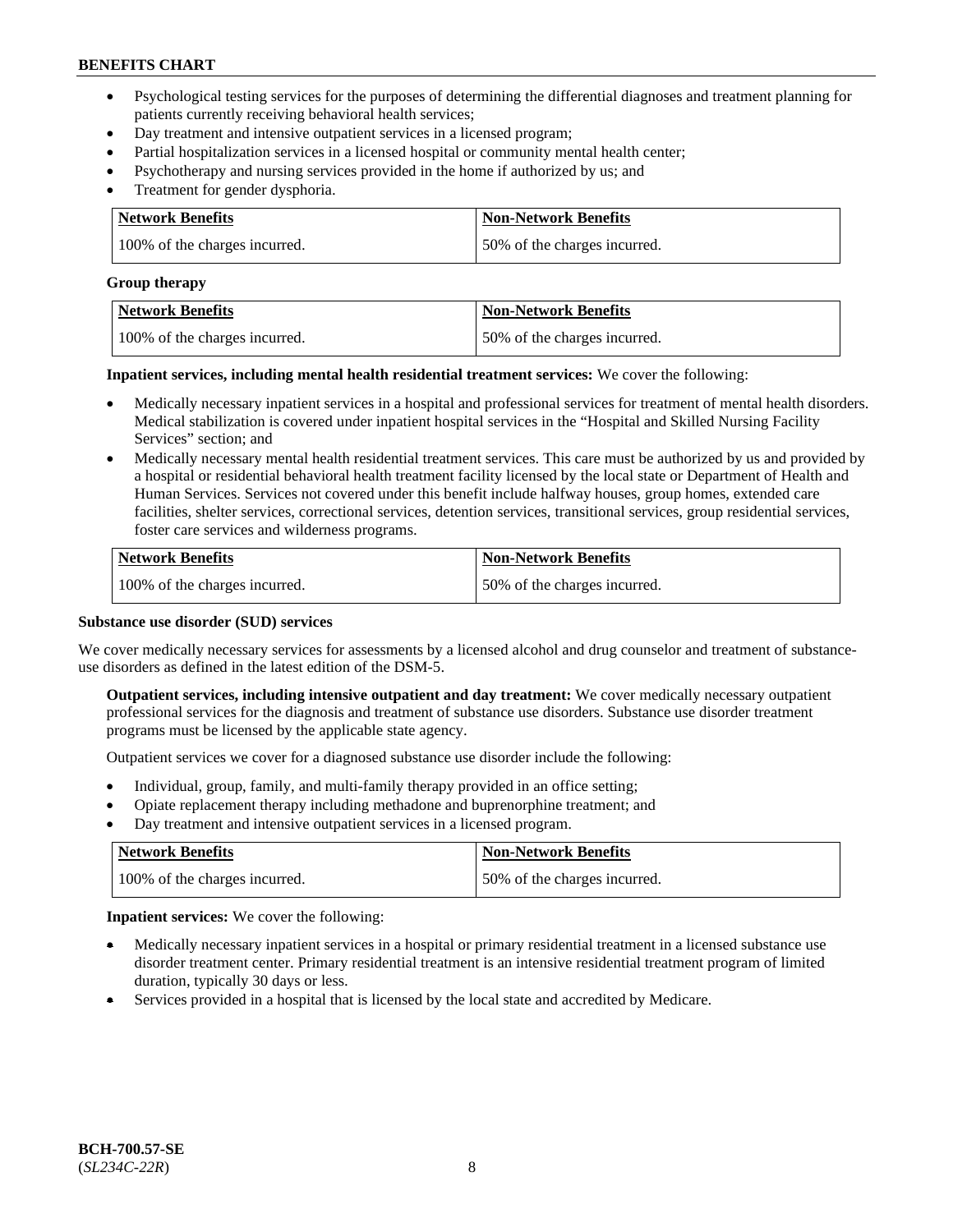Detoxification services in a hospital or community detoxification facility if it is licensed by the local Department of Health and Human Services.

| Network Benefits              | <b>Non-Network Benefits</b>  |
|-------------------------------|------------------------------|
| 100% of the charges incurred. | 50% of the charges incurred. |

### **Not Covered:**

See "Services Not Covered" in the Group Membership Contract.

## **CHIROPRACTIC SERVICES**

#### **Covered Services:**

We cover chiropractic services for rehabilitative care, provided to diagnose and treat acute neuromusculo-skeletal conditions.

Massage therapy which is performed in conjunction with other treatment/modalities by a chiropractor, is part of a prescribed treatment plan and is not billed separately is covered.

| <b>Network Benefits</b>       | <b>Non-Network Benefits</b>           |
|-------------------------------|---------------------------------------|
| 100% of the charges incurred. | 50% of the charges incurred.          |
|                               | Limit of 20 visits per calendar year. |

#### **Not Covered:**

- Massage therapy for the purpose of comfort or convenience of the member.
- See "Services Not Covered" in the Group Membership Contract.

## **CLINICAL TRIALS**

### **Covered Services:**

We cover certain routine services if you participate in a Phase I, Phase II, Phase III or Phase IV clinical trial that is conducted in relation to the prevention, detection, or treatment of cancer or other life-threatening disease or condition as defined in the Affordable Care Act. We cover routine patient costs for services that would be eligible under this Benefits Chart if the service was provided outside of a clinical trial.

| <b>Network Benefits</b>                                | <b>Non-Network Benefits</b>                            |
|--------------------------------------------------------|--------------------------------------------------------|
| Coverage level is same as corresponding Network        | Coverage level is same as corresponding Non-Network    |
| Benefit, depending on type of service provided such as | Benefit, depending on type of service provided such as |
| Office Visits for Illness or Injury, Inpatient or      | Office Visits for Illness or Injury, Inpatient or      |
| <b>Outpatient Hospital Services.</b>                   | <b>Outpatient Hospital Services.</b>                   |

## **Not Covered:**

- The investigative item, device or service itself.
- Items or services that are provided solely to satisfy data collection and analysis needs and that are not used in the direct clinical management of the patient.
- A service that is clearly inconsistent with widely accepted and established standards of care for a particular diagnosis.
- See "Services Not Covered" in the Group Membership Contract.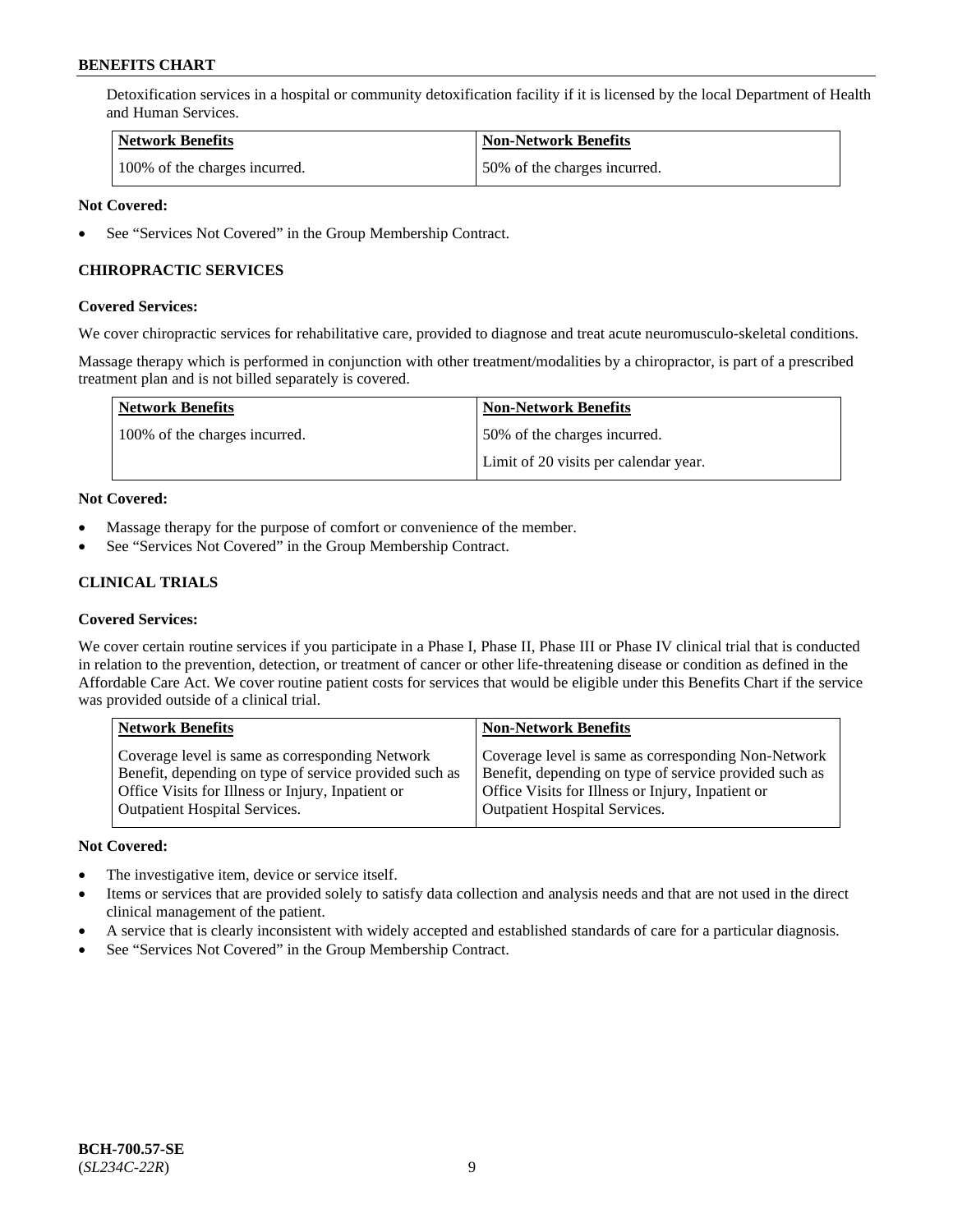## **DENTAL SERVICES**

## **Covered Services:**

We cover services as described below.

**Accidental dental services:** We cover dentally necessary services to treat and restore damage done to sound, natural, unrestored teeth as a result of an accidental injury. Coverage is for damage caused by external trauma to face and mouth only, not for cracked or broken teeth which result from biting or chewing. We cover restorations, root canals, crowns and replacement of teeth lost that are directly related to the accident in which the member was involved. We cover initial exams, xrays, and palliative treatment including extractions, and other oral surgical procedures directly related to the accident. Subsequent treatment must be initiated within the specified time-frame and must be directly related to the accident. We do not cover restoration and replacement of teeth that are not "sound and natural" at the time of the accident.

Full mouth rehabilitation to correct occlusion (bite) and malocclusion (misaligned teeth not due to the accident) are not covered.

When an implant-supported dental prosthetic treatment is pursued, the accidental dental benefit will be applied to the prosthetic procedure. Benefits are limited to the amount that would be paid toward the placement of a removable dental prosthetic appliance that could be used in the absence of implant treatment. Care must be provided or pre-authorized by a HealthPartners dentist.

| Network Benefits              | <b>Non-Network Benefits</b>  |
|-------------------------------|------------------------------|
| 100% of the charges incurred. | 50% of the charges incurred. |

For all accidental dental services, treatment and/or restoration must be initiated within six months of the date of the injury. Coverage is limited to the initial course of treatment and/or initial restoration. Services must be provided within twenty-four months of the date of injury to be covered.

## **Medical referral dental services**

**Medically necessary outpatient dental services:** We cover medically necessary outpatient dental services. Coverage is limited to dental services required for treatment of an underlying medical condition, e.g., removal of teeth to complete radiation treatment for cancer of the jaw, cysts and lesions.

| Network Benefits              | <b>Non-Network Benefits</b>  |
|-------------------------------|------------------------------|
| 100% of the charges incurred. | 50% of the charges incurred. |

**Medically necessary hospitalization and anesthesia for dental care:** We cover medically necessary hospitalization for dental care. This is limited to charges incurred by a member who: (1) is a child under age 5; (2) is severely disabled; (3) has a medical condition and requires hospitalization or general anesthesia for dental care treatment; or (4) is a child between age 5 and 12 and care in dental offices has been attempted unsuccessfully and usual methods of behavior modification have not been successful, or when extensive amounts of restorative care, exceeding four appointments, are required. Coverage is limited to facility and anesthesia charges. Oral surgeon/dentist professional fees are not covered.

| <b>Network Benefits</b>       | <b>Non-Network Benefits</b>  |
|-------------------------------|------------------------------|
| 100% of the charges incurred. | 50% of the charges incurred. |

**Medical complications of dental care:** We cover medical complications of dental care. Treatment must be medically necessary care and related to medical complications of non-covered dental care, including complications of the head, neck, or substructures.

| Network Benefits              | <b>Non-Network Benefits</b>  |
|-------------------------------|------------------------------|
| 100% of the charges incurred. | 50% of the charges incurred. |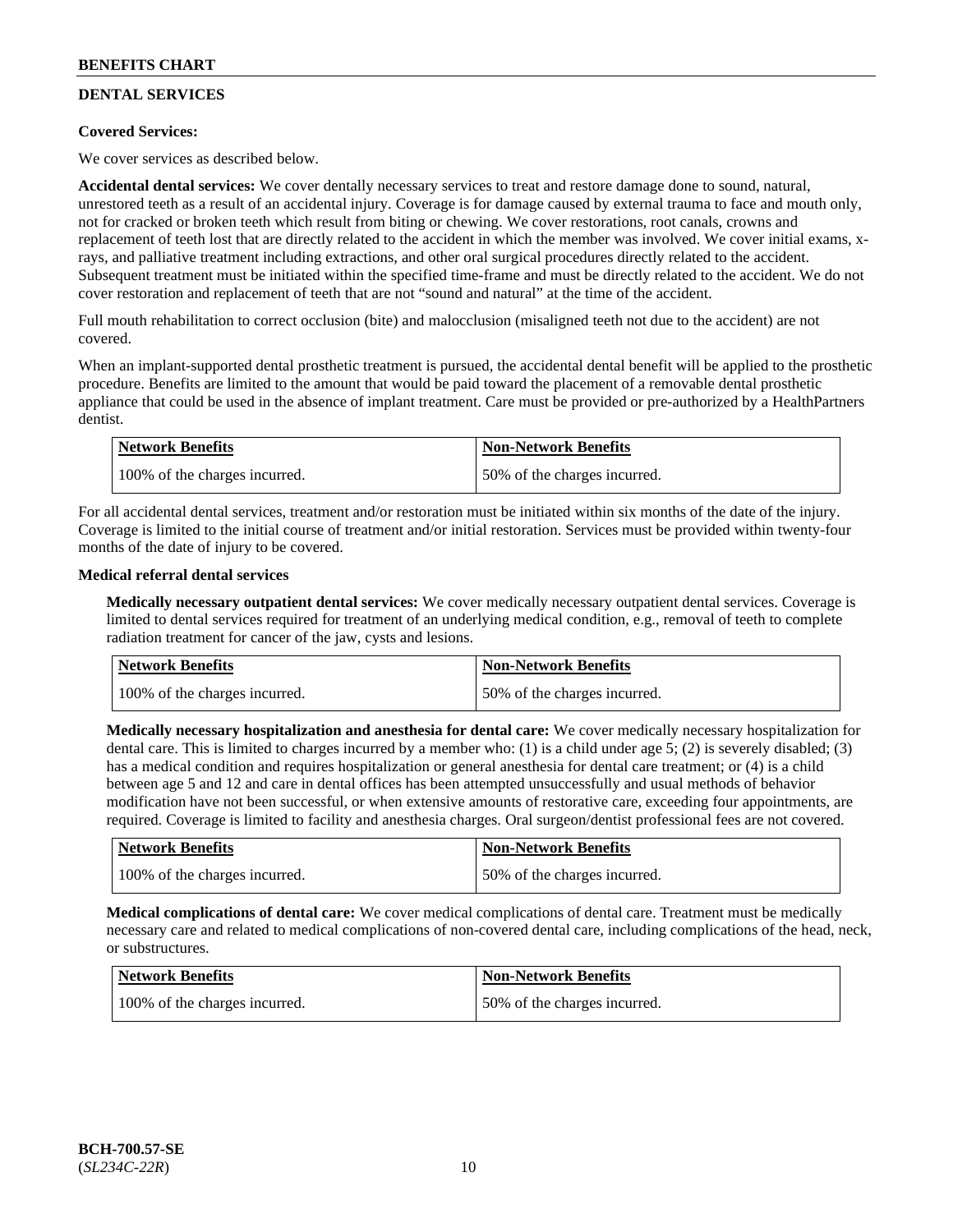**Oral surgery**: We cover oral surgery. Coverage is limited to treatment of medical conditions requiring oral surgery, such as treatment of oral neoplasm, non-dental cysts, fracture of the jaws, trauma of the mouth and jaws.

| Network Benefits              | <b>Non-Network Benefits</b>  |
|-------------------------------|------------------------------|
| 100% of the charges incurred. | 50% of the charges incurred. |

**Treatment of cleft lip and cleft palate:** We cover treatment of cleft lip and cleft palate of a dependent child to age 26, including orthodontic treatment and oral surgery directly related to the cleft. Benefits are limited to inpatient or outpatient expenses arising from medical and dental treatment that was scheduled or initiated prior to the dependent turning age 19. Dental services that are not required for the treatment of cleft lip or cleft palate are not covered. If a dependent child covered under this Contract is also covered under a dental plan which includes orthodontic services, that dental plan shall be considered primary for the necessary orthodontic services. Oral appliances are subject to the same copayment, conditions and limitations as durable medical equipment.

| <b>Network Benefits</b>       | <b>Non-Network Benefits</b>  |
|-------------------------------|------------------------------|
| 100% of the charges incurred. | 50% of the charges incurred. |

**Treatment of temporomandibular disorder (TMD) and craniomandibular disorder (CMD):** We cover surgical and nonsurgical treatment of temporomandibular disorder (TMD) and craniomandibular disorder (CMD), which is medically necessary care. Dental services which are not required to directly treat TMD or CMD are not covered.

| Network Benefits              | <b>Non-Network Benefits</b>  |
|-------------------------------|------------------------------|
| 100% of the charges incurred. | 50% of the charges incurred. |

## **Not Covered:**

- Dental treatment, procedures or services not listed in this Benefits Chart.
- Accident related dental services if treatment is (1) provided to teeth which are not sound and natural, (2) to teeth which have been restored, (3) initiated beyond six months from the date of the injury, (4) received beyond the initial treatment or restoration or (5) received beyond twenty-four months from the date of injury.
- Oral surgery to remove wisdom teeth.
- Orthognathic treatment or procedures and all related services, unless it is required to treat TMD or CMD and it meets our medical coverage criteria.
- See "Services Not Covered" in the Group Membership Contract.

## **DIABETES AND HYPERTENSION DISEASE MANAGEMENT PROGRAM**

#### **Covered Services:**

If you meet criteria for coverage, you may qualify for the Diabetes and/or Hypertension Disease Management Program.

The program covers group health coaching which focuses on weight loss, exercise, behavior modification and health education through Omada Health.

| <b>Network Benefits</b>                                     | <b>Non-Network Benefits</b> |
|-------------------------------------------------------------|-----------------------------|
| 100% of the charges incurred.<br>Deductible does not apply. | Not applicable.             |

#### **Not Covered:**

See "Services Not Covered" in the Group Membership Contract.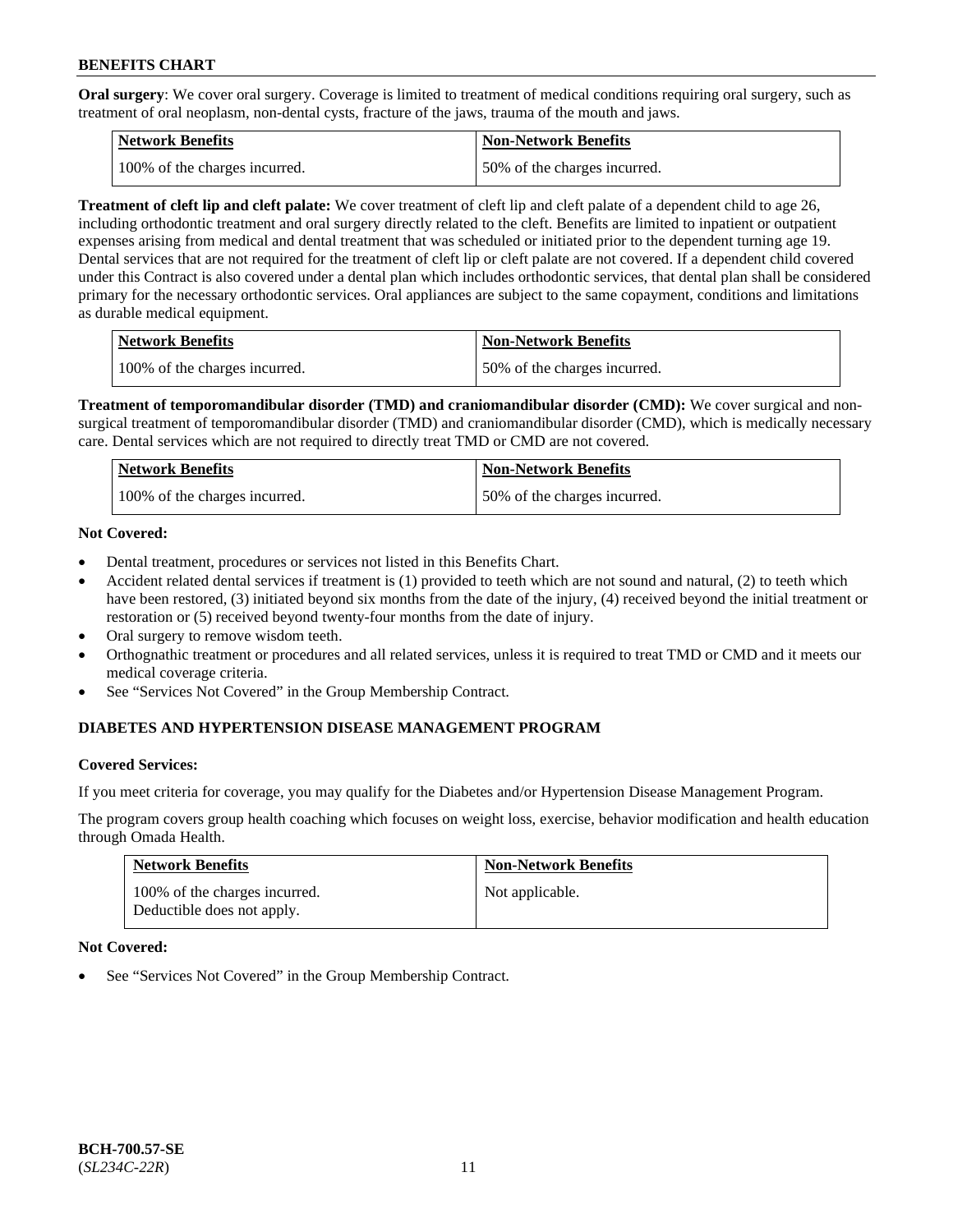## **DIABETIC EQUIPMENT AND SUPPLIES**

#### **Covered Services:**

We cover physician prescribed medically appropriate and necessary drugs and supplies used in the management and treatment of diabetes for members with gestational, Type I or Type II diabetes including durable diabetic equipment and disposable supplies, as described below.

Certain items are only covered if your condition meets our coverage criteria and obtained through an authorized vendor. For more information on what we cover and any prior authorization requirements, call Member Services or log on to your "*my*HealthPartners" account at [healthpartners.com.](http://www.healthpartners.com/)

Insulin and medications for diabetes are covered as outpatient drugs under the "Prescription Drug Services" section.

**Pumps and Pump Supplies.** These include diabetic insulin pumps, diabetic infusion pumps and infusion pump supplies such as infusion sets, tubing, connectors and syringe reservoirs.

| <b>Network Benefits</b>                                                                 | <b>Non-Network Benefits</b>  |
|-----------------------------------------------------------------------------------------|------------------------------|
| Pumps received at a pharmacy:<br>100% of the charges incurred.                          | 50% of the charges incurred. |
| Pumps received from a non-pharmacy approved<br>vendor:<br>100% of the charges incurred. |                              |

#### **All other durable equipment and diabetic supplies**

Durable Diabetic Equipment and Supplies. These include continuous glucose monitoring system (CGMS), transmitter, sensors and receivers, diabetic blood glucose monitors and control/calibrating solutions (for checking accuracy or testing equipment and test strips).

Disposable Diabetic Supplies. These are one-time use supplies, including syringes, lancets, lancet devices, blood and urine ketone test strips, and needles.

Certain diabetic supplies and equipment must be purchased at a pharmacy.

| <b>Network Benefits</b>                                                                                               | <b>Non-Network Benefits</b>  |
|-----------------------------------------------------------------------------------------------------------------------|------------------------------|
| If received through a pharmacy:<br>100% of the charges incurred.                                                      | 50% of the charges incurred. |
| If received through a non-pharmacy provider:<br>100% of the charges incurred if purchased from an<br>approved vendor. |                              |

#### **Limitations:**

- No more than a 93-day supply of diabetic supplies is covered and dispensed at a time.
- We require that certain diabetic supplies and equipment be purchased at a pharmacy.
- Diabetic supplies and equipment are limited to certain models and brands.
- Durable medical equipment and supplies must be obtained from or repaired by approved vendors.
- Covered services and supplies are based on established medical policies which are subject to periodic review and modification by the medical directors. Our coverage policy for diabetic supplies includes information on our required models and brands. These medical policies (medical coverage criteria) are available by calling Member Services or logging on to your "*my*HealthPartners" account at [healthpartners.com.](http://www.healthpartners.com/)

## **Not Covered:**

- Replacement or repair of any covered items, if the items are (i) damaged or destroyed by misuse, abuse or carelessness, (ii) lost; or (iii) stolen.
- Duplicate or similar items.
- Labor and related charges for repair of any covered items which are more than the cost of replacement by an approved vendor.

**BCH-700.57-SE** (*SL234C-22R*) 12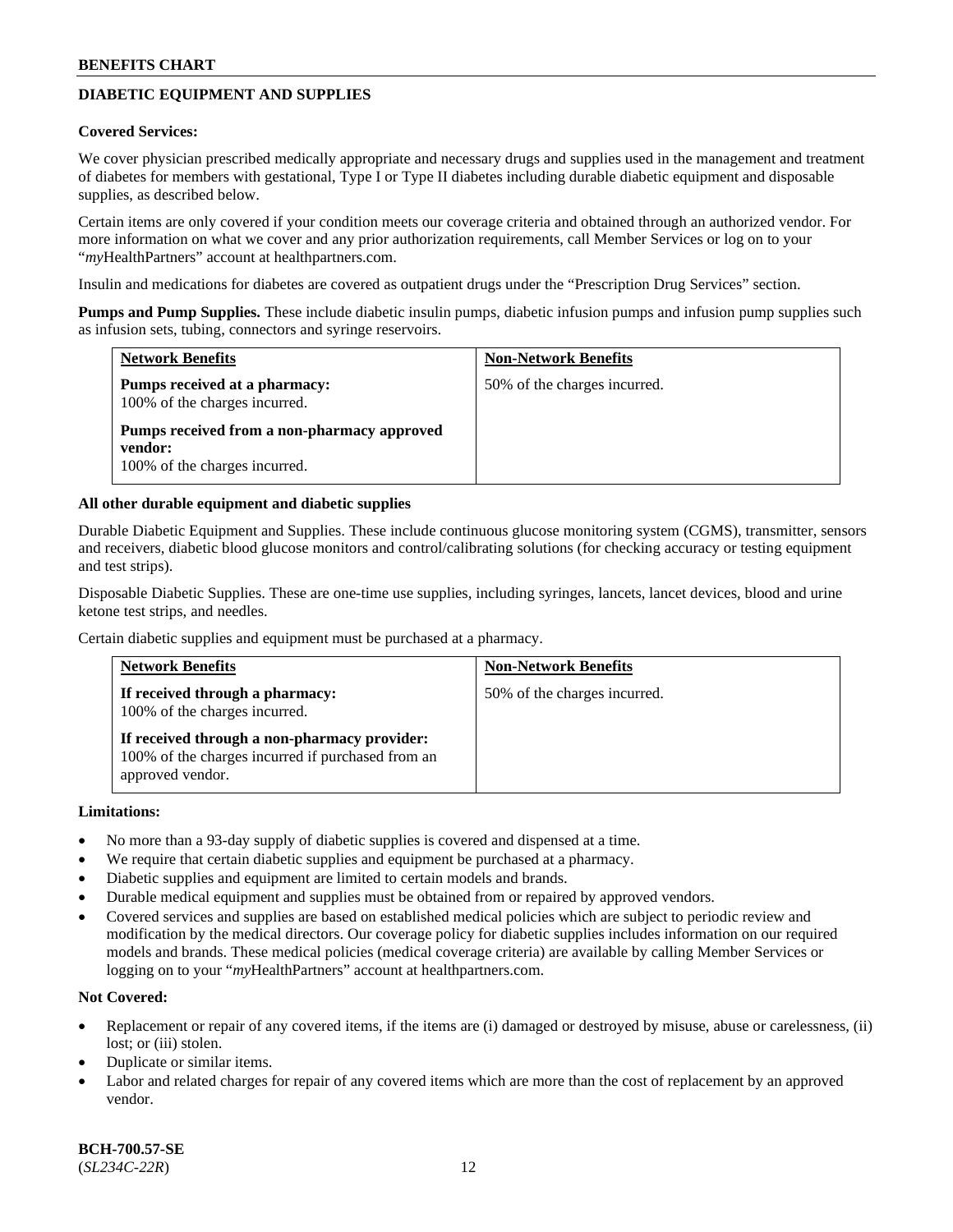- Batteries for monitors and equipment.
- Sales tax, mailing, delivery charges, service call charges.
- See "Services Not Covered" in the Group Membership Contract.

## **DIAGNOSTIC IMAGING SERVICES**

#### **Covered Services:**

We cover diagnostic imaging, when ordered by a provider and provided in a clinic or outpatient hospital facility.

For Network Benefits, non-emergent, scheduled outpatient Magnetic Resonance Imaging (MRI) and Computed Tomography (CT) must be provided at a designated facility. Your physician or facility will obtain or verify prior authorization for these services with HealthPartners, as needed.

We cover services provided in a clinic or outpatient hospital facility (to see the benefit level for inpatient hospital or skilled nursing facility services, see benefits under Inpatient Hospital and Skilled Nursing Facility Services).

#### **Outpatient magnetic resonance imaging (MRI) and computed tomography (CT)**

| Network Benefits              | <b>Non-Network Benefits</b>  |
|-------------------------------|------------------------------|
| 100% of the charges incurred. | 50% of the charges incurred. |

#### **All other outpatient diagnostic imaging services for illness or injury**

#### **Services for illness or injury**

| Network Benefits              | <b>Non-Network Benefits</b>  |
|-------------------------------|------------------------------|
| 100% of the charges incurred. | 50% of the charges incurred. |

#### **Preventive services (MRI/CT procedures are not considered preventive)**

Diagnostic imaging services associated with preventive services are covered at the benefit level shown in the "Preventive Services" section of this Benefits Chart.

#### **Not Covered:**

See "Services Not Covered" in the Group Membership Contract.

## **DURABLE MEDICAL EQUIPMENT, PROSTHETICS, ORTHOTICS, AND SUPPLIES**

#### **Covered Services:**

We cover equipment and services, as described below.

We cover durable medical equipment and services, prosthetics, orthotics and supplies, subject to the limitations below.

External hearing aids (including osseointegrated or bone anchored) for members age 18 or younger who have hearing loss that is not correctable by other covered procedures. Coverage is limited to one basic, standard hearing aid for each ear every three years. A basic hearing aid is defined as a hearing device that consists of a microphone, amplifier, volume control, battery and receiver. It does not include upgrades above and beyond the functionality of a basic hearing aid, including but not limited to hearing improvements for group settings, background noise, Bluetooth/remote control functionality, or extended warranties. Charges for upgrades above the cost of a basic, standard hearing aid are not covered.

Diabetic equipment and supplies are covered under the "Diabetic Equipment and Supplies" section.

## **Special dietary treatment for Phenylketonuria (PKU) if it meets our medical coverage criteria**

| <b>Network Benefits</b>       | Non-Network Benefits         |
|-------------------------------|------------------------------|
| 100% of the charges incurred. | 50% of the charges incurred. |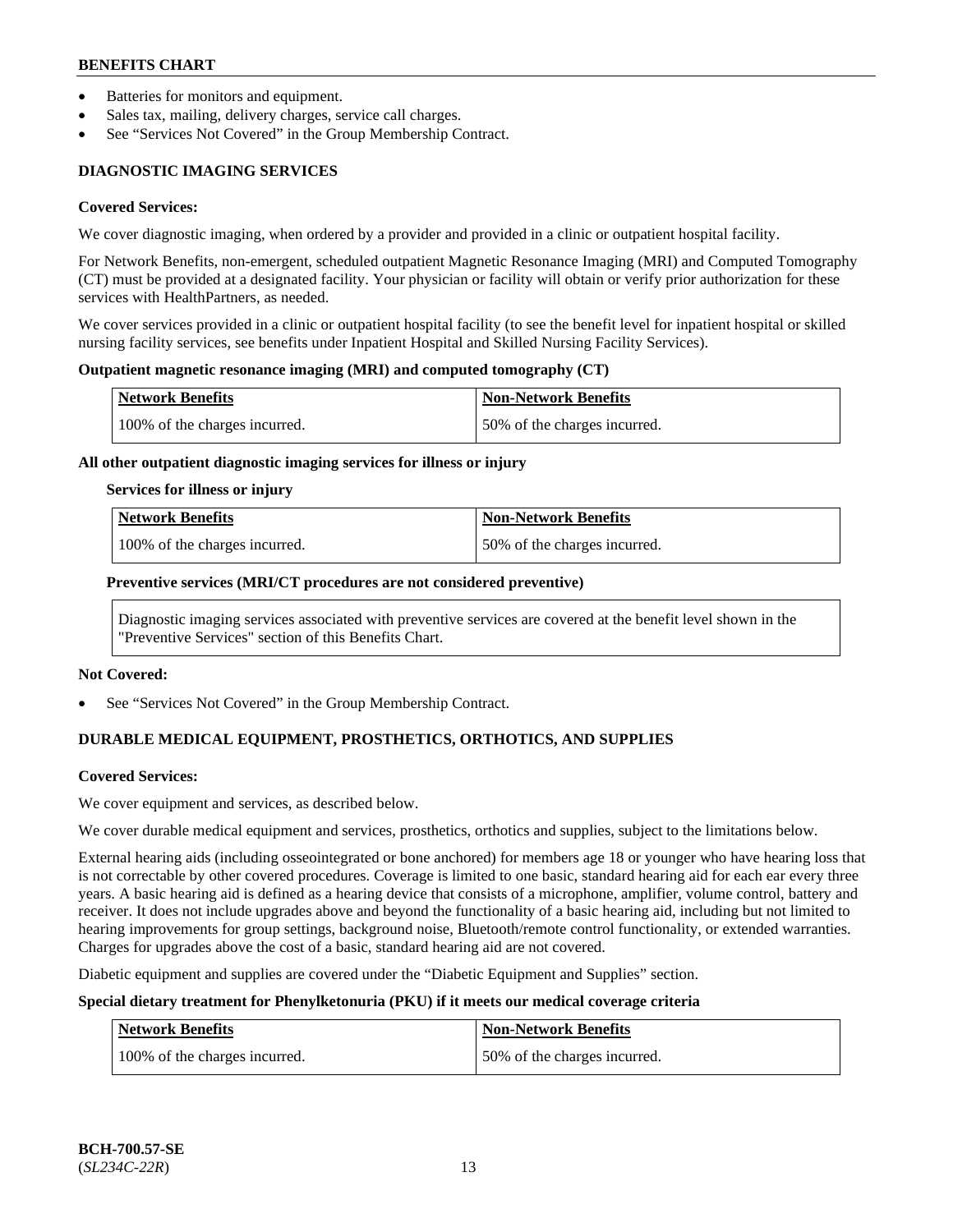#### **Oral amino acid based elemental formula if it meets our medical coverage criteria**

| Network Benefits              | <b>Non-Network Benefits</b>  |
|-------------------------------|------------------------------|
| 100% of the charges incurred. | 50% of the charges incurred. |

#### **All other durable medical equipment, prosthetics, orthotics and supplies**

| <b>Network Benefits</b>       | <b>Non-Network Benefits</b>  |
|-------------------------------|------------------------------|
| 100% of the charges incurred. | 50% of the charges incurred. |

#### **Limitations:**

Coverage of durable medical equipment is limited by the following:

- Payment will not exceed the cost of an alternate piece of equipment or service that is effective and medically necessary.
- Wigs for hair loss resulting from alopecia areata are limited to one per calendar year.
- For prosthetic benefits, other than hair prostheses (i.e., wigs) for hair loss resulting from alopecia areata and oral appliances for cleft lip and cleft palate, payment will not exceed the cost of an alternate piece of equipment or service that is effective, medically necessary and enables members to conduct standard activities of daily living.
- We reserve the right to determine if an item will be approved for rental vs. purchase.
- Durable medical equipment and supplies must be obtained from or repaired by approved vendors.
- Covered services and supplies are based on established medical policies, which are subject to periodic review and modification by the medical or dental directors. Our coverage policy for diabetic supplies includes information on our required models and brands. These medical policies (medical coverage criteria) are available by calling Member Services or logging on to your "*my*HealthPartners" account a[t healthpartners.com.](https://www.healthpartners.com/hp/index.html)

#### **Not Covered:**

Items that are not eligible for coverage include, but are not limited to:

- Replacement or repair of any covered items, if the items are (i) damaged or destroyed by misuse, abuse or carelessness, (ii) lost; or (iii) stolen.
- Duplicate or similar items.
- Labor and related charges for repair of any covered items which are more than the cost of replacement by an approved vendor.
- Sales tax, mailing, delivery charges, service call charges.
- Items that are primarily educational in nature or for hygiene, vocation, comfort, convenience or recreation.
- Communication aids or devices: equipment to create, replace or augment communication abilities including, but not limited to, speech processors, receivers, communication boards, or computer or electronic assisted communication.
- Hearing aids (implantable and external, including osseointegrated or bone anchored) and their fitting, except as specifically described in this Benefits Chart. This exclusion does not apply to cochlear implants.
- Eyeglasses, contact lenses and their fitting, measurement and adjustment, except as specifically described in this Benefits Chart.
- Hair prostheses (wigs), except as specifically described in this Benefits Chart.
- Household equipment which primarily has customary uses other than medical, such as, but not limited to, exercise cycles, air purifiers, central or unit air conditioners, water purifiers, non-allergenic pillows, mattresses or waterbeds.
- Household fixtures including, but not limited to, escalators or elevators, ramps, swimming pools and saunas.
- Modifications to the structure of the home including, but not limited to, wiring, plumbing or charges for installation of equipment.
- Vehicle, car or van modifications including, but not limited to, hand brakes, hydraulic lifts and car carrier.
- Rental equipment while owned equipment is being repaired by non-contracted vendors, beyond one month rental of medically necessary equipment.
- Other equipment and supplies, including but not limited to assistive devices, that we determine are not eligible for coverage.
- See "Services Not Covered" in the Group Membership Contract.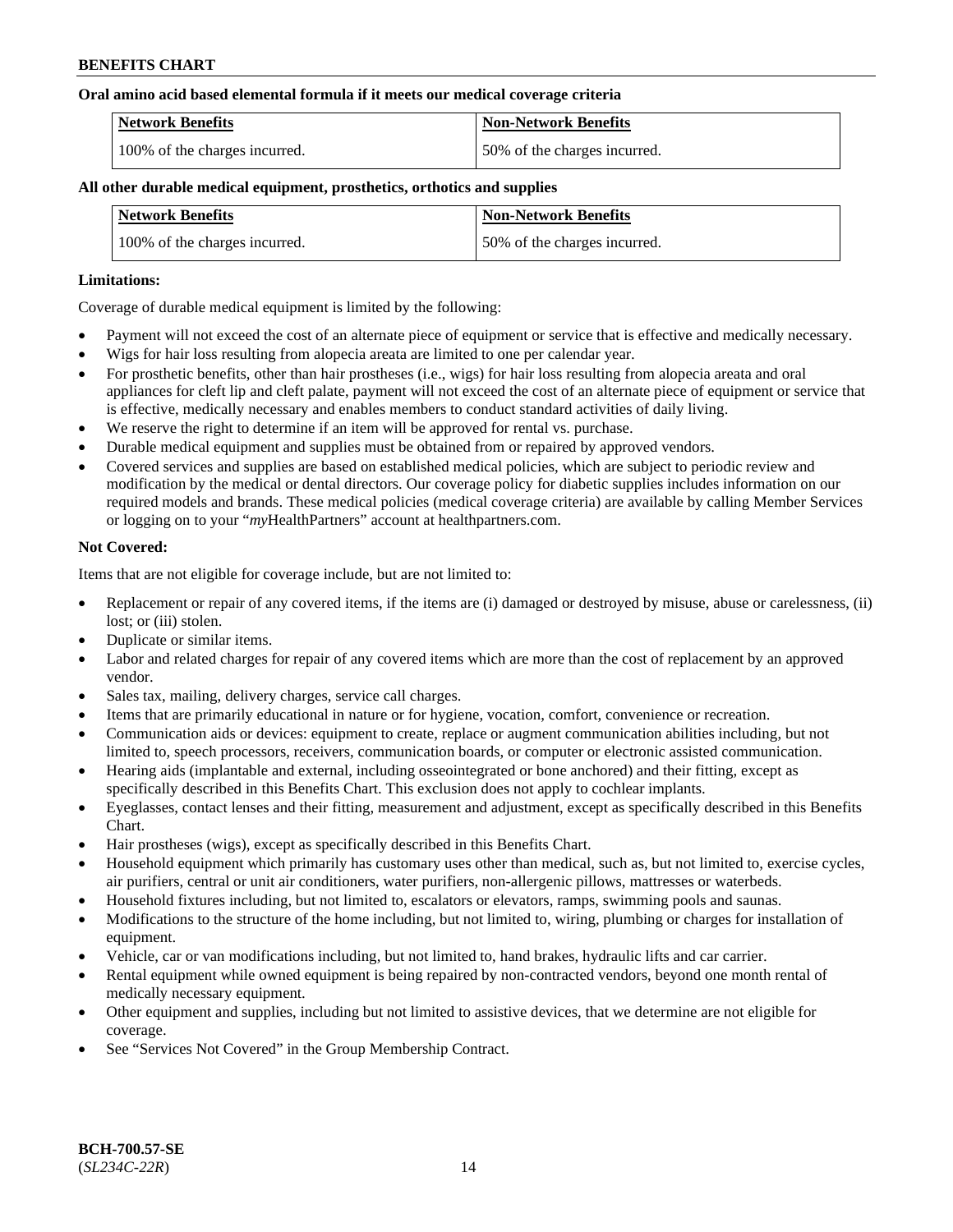## **EMERGENCY AND URGENTLY NEEDED CARE SERVICES**

#### **Covered Services:**

We cover services for emergency care and urgently needed care if the services are otherwise eligible for coverage under this Benefits Chart.

**Urgently needed care.** These are services to treat an unforeseen illness or injury, which are required in order to prevent a serious deterioration in your health, and which cannot be delayed until the next available clinic or office hours.

#### **Urgently needed care at clinics**

| Network Benefits              | <b>Non-Network Benefits</b> |
|-------------------------------|-----------------------------|
| 100% of the charges incurred. | See Network Benefits.       |

**Emergency care.** These are services to treat: (1) the sudden, unexpected onset of illness or injury which, if left untreated or unattended until the next available clinic or office hours, would result in hospitalization, or (2) a condition requiring professional health services immediately necessary to preserve life or stabilize health. Emergency care includes emergency services as defined in Division BB, Title I, Section 102 of the Consolidated Appropriations Act of 2021. Emergency care also includes an immediate response service available on a 24-hour, seven-day-a-week basis for each child, or person, having a psychiatric crisis, a mental health crisis, or a mental health emergency.

When reviewing claims for coverage of emergency services, our medical director will take into consideration a reasonable layperson's belief that the circumstances required immediate medical care that could not wait until the next working day or next available clinic appointment. Emergency care also includes an immediate response service available on a 24-hour, sevenday-a-week basis for each child, or person, having a psychiatric crisis, a mental health crisis, or a mental health emergency.

### **Emergency care in a hospital emergency room, including professional services of a physician**

| <b>Network Benefits</b>       | <b>Non-Network Benefits</b> |
|-------------------------------|-----------------------------|
| 100% of the charges incurred. | See Network Benefits.       |

#### **Inpatient emergency care in a hospital**

| <b>Network Benefits</b>       | <b>Non-Network Benefits</b> |
|-------------------------------|-----------------------------|
| 100% of the charges incurred. | See Network Benefits.       |

## **Not Covered:**

See "Services Not Covered" in the Group Membership Contract.

## **GENE THERAPY**

## **Covered Services:**

We cover gene therapy treatment that meets our current medical coverage criteria.

| Network Benefits                                                                                                                                                                                        | <b>Non-Network Benefits</b> |
|---------------------------------------------------------------------------------------------------------------------------------------------------------------------------------------------------------|-----------------------------|
| Coverage level is same as corresponding Network<br>Benefit, depending on type of service provided, such as<br>Office Visits for Illness or Injury, Inpatient or<br><b>Outpatient Hospital Services.</b> | No Coverage.                |

#### **Limitations:**

- Gene therapy must be provided by a designated provider.
- Specific types of gene therapy are limited to therapies and conditions specified in our medical coverage criteria.

## **Not Covered:**

See "Services Not Covered" in the Group Membership Contract.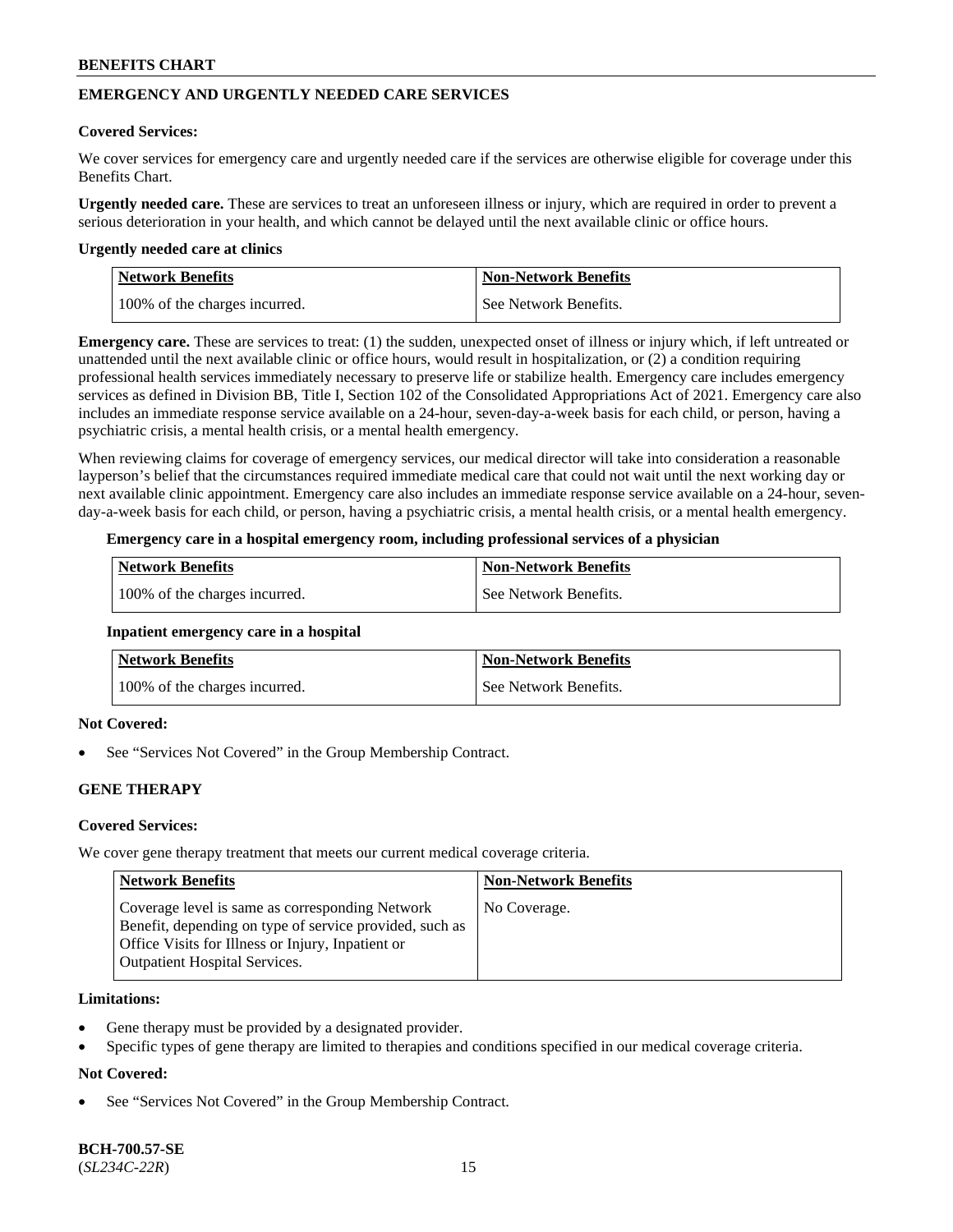## **HEALTH EDUCATION**

## **Covered Services:**

We cover education for preventive services and education for the management of chronic health problems (such as diabetes).

| <b>Network Benefits</b>                                     | <b>Non-Network Benefits</b>  |
|-------------------------------------------------------------|------------------------------|
| 100% of the charges incurred.<br>Deductible does not apply. | 50% of the charges incurred. |

## **Not Covered:**

See "Services Not Covered" in the Group Membership Contract.

## **HOME-BASED COMPREHENSIVE HEALTH RISK ASSESSMENT**

## **Covered Services:**

If you meet our criteria for coverage, you may qualify for our home-based comprehensive health risk assessment program. The program covers a health assessment with a designated nurse practitioner.

| Network Benefits                                            | <b>Non-Network Benefits</b> |
|-------------------------------------------------------------|-----------------------------|
| 100% of the charges incurred.<br>Deductible does not apply. | No Coverage.                |

## **Not Covered:**

See "Services Not Covered" in the Group Membership Contract.

## **HOME HEALTH SERVICES**

## **Covered Services:**

We cover skilled nursing services, physical therapy, occupational therapy, speech therapy, respiratory therapy and other therapeutic services, non-routine prenatal and postnatal services, routine postnatal well child visits (as described in the Medical Coverage Criteria), phototherapy services for newborns, home health aide services and other eligible home health services when provided in your home, if you are homebound (i.e., unable to leave home without considerable effort due to a medical condition. Lack of transportation does not constitute homebound status). For phototherapy services for newborns and high risk pre-natal services, supplies and equipment are included.

We cover total parenteral nutrition/intravenous ("TPN/IV") therapy, equipment, supplies and drugs in connection with IV therapy. IV line care kits are covered under Durable Medical Equipment.

You do not need to be homebound to receive total parenteral nutrition/intravenous ("TPN/IV") therapy.

We cover palliative care benefits. Palliative care includes symptom management, education and establishing goals of care. We waive the requirement that you be homebound for a limited number of home visits for palliative care (as shown in the Benefits Chart), if you have a life-threatening, non-curable condition which has a prognosis of survival of two years or less. Additional palliative care visits are eligible under the home health services benefit if you are homebound and meet all other requirements defined in this section.

Home health services are eligible and covered only when:

- medically necessary; and
- provided as rehabilitative care, terminal care or maternity care; and
- ordered by a physician, and included in the written home care plan.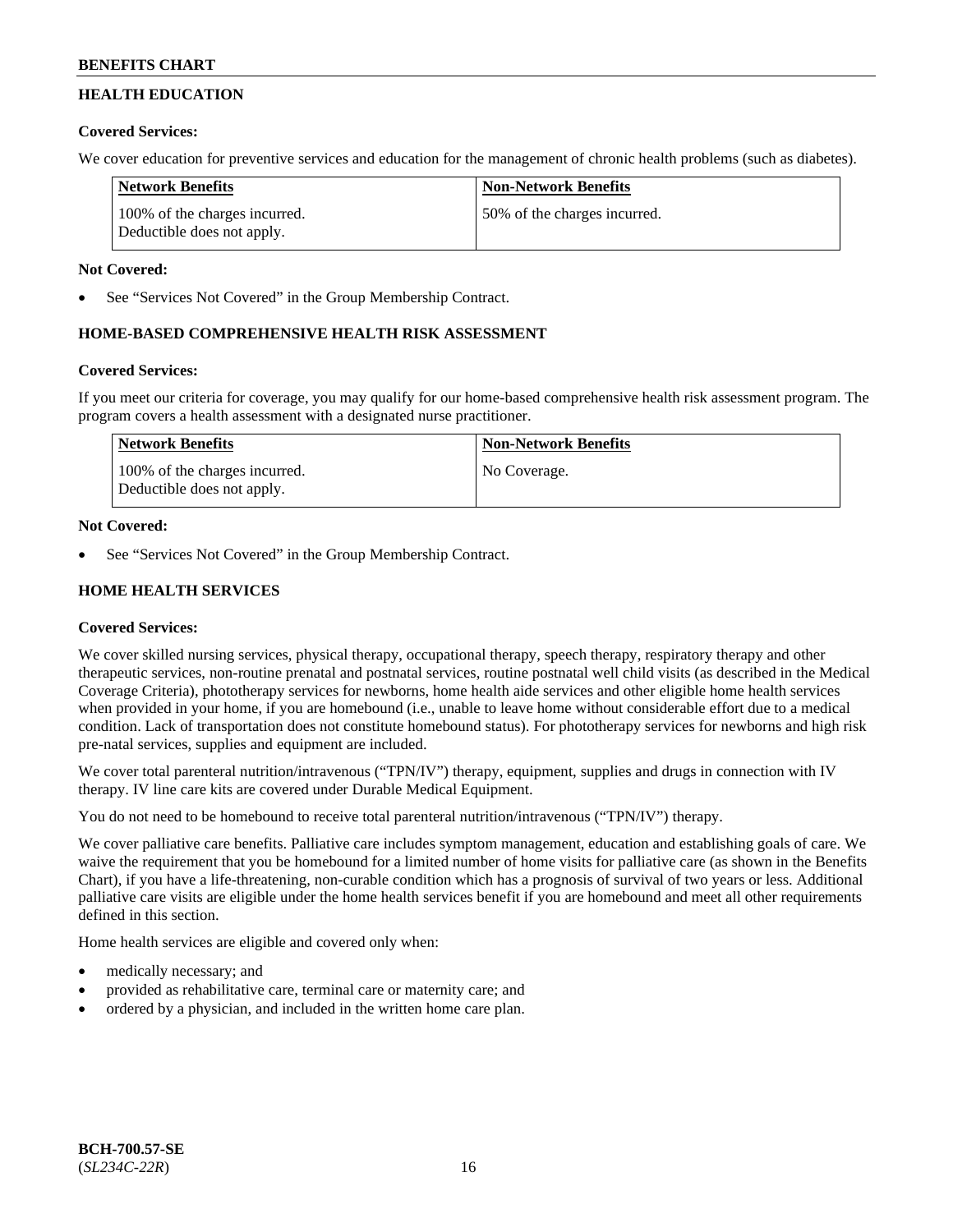**Physical therapy, occupational therapy, speech therapy, respiratory therapy, home health aide services and palliative care**

| <b>Network Benefits</b>       | <b>Non-Network Benefits</b>  |
|-------------------------------|------------------------------|
| 100% of the charges incurred. | 50% of the charges incurred. |

#### **TPN/IV therapy, skilled nursing services, non-routine prenatal/postnatal services, and phototherapy**

| Network Benefits              | <b>Non-Network Benefits</b>  |
|-------------------------------|------------------------------|
| 100% of the charges incurred. | 50% of the charges incurred. |

Each 24-hour visit (or shifts of up to 24-hour visits) equals one visit and counts toward the Maximum visits for all other services shown below. Any visit that lasts less than 24 hours, regardless of the length of the visit, will count as one visit toward the Maximum visits for all other services shown below. All visits must be medically necessary and benefit eligible.

#### **Routine postnatal well child visits**

| <b>Network Benefits</b>                                     | <b>Non-Network Benefits</b>  |
|-------------------------------------------------------------|------------------------------|
| 100% of the charges incurred.<br>Deductible does not apply. | 50% of the charges incurred. |

#### **Maximum visits for palliative care**

If you are eligible to receive palliative care in the home and you are not homebound, there is a maximum of 12 visits per calendar year.

#### **Maximum visits for all other services**

| <b>Network Benefits</b>       | <b>Non-Network Benefits</b>  |
|-------------------------------|------------------------------|
| 120 visits per calendar year. | 60 visits per calendar year. |

Each visit provided under the Network Benefits and Non-Network Benefits counts toward the maximums shown under all Maximum visits sections. The routine postnatal well child visit does not count toward the visit limit.

## **Limitations:**

- Home health services are not provided as a substitute for a primary caregiver in the home or as relief (respite) for a primary caregiver in the home. We will not reimburse family members or residents in your home for the above services.
- A service shall not be considered a skilled nursing service merely because it is performed by, or under the direct supervision of, a licensed nurse. Where a service (such as tracheotomy suctioning or ventilator monitoring) or like services, can be safely and effectively performed by a non-medical person (or self-administered), without the direct supervision of a licensed nurse, the service shall not be regarded as a skilled nursing service, whether or not a skilled nurse actually provides the service. The unavailability of a competent person to provide a non-skilled service shall not make it a skilled service when a skilled nurse provides it. Only the skilled nursing component of so-called "blended" services (i.e. services which include skilled and non-skilled components) are covered under this Benefits Chart.

#### **Not Covered:**

- Financial or legal counseling services.
- Housekeeping or meal services in your home.
- Private duty nursing services. This exclusion does not apply if covered person is also covered under Medical Assistance under 256B.0625, subdivision 7, with the exception of section 256B.0654 subdivision 4.
- Services provided by a family member or enrollee, or a resident in the enrollee's home.
- Vocational rehabilitation and recreational or educational therapy. Recreation therapy is therapy provided solely for the purpose of recreation, including but not limited to: (a) requests for physical therapy or occupational therapy to improve athletic ability, and (b) braces or guards to prevent sports injuries.
- See "Services Not Covered" in the Group Membership Contract.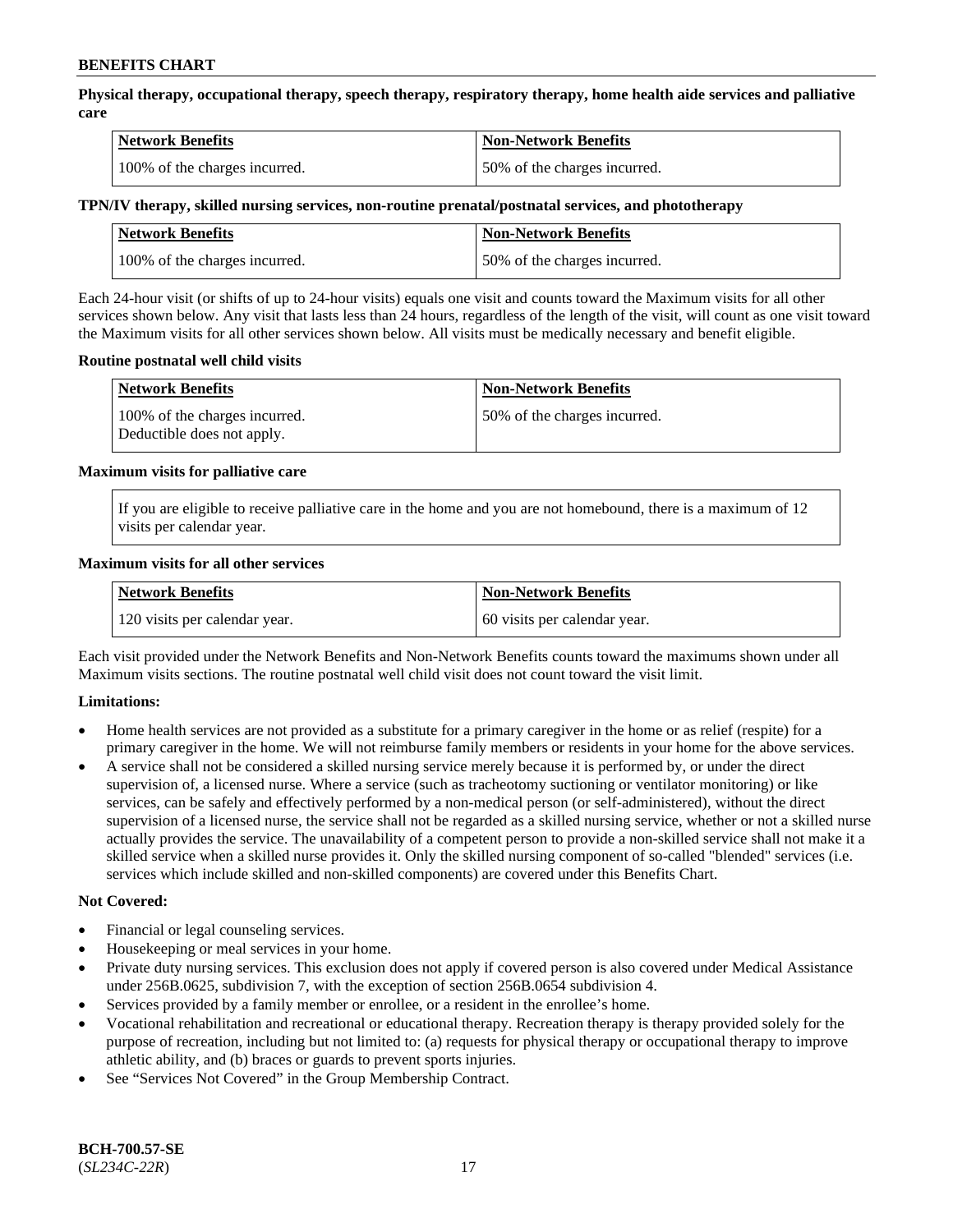## **HOME HOSPICE SERVICES**

#### **Applicable Definitions:**

**Part-time.** This is up to two hours of service per day, more than two hours is considered continuous care.

**Continuous Care.** This is from two to twelve hours of service per day provided by a registered nurse, licensed practical nurse, or home health aide, during a period of crisis in order to maintain a terminally ill patient at home.

**Appropriate Facility.** This is a nursing home, hospice residence, or other inpatient facility.

**Custodial Care Related to Hospice Services.** This means providing assistance in the activities of daily living and the care needed by a terminally ill patient which can be provided by primary caregiver (i.e., family member or friend) who is responsible for the patient's home care.

## **Covered Services:**

**Home Hospice Program.** We cover the services described below if you are terminally ill and accepted as a home hospice program participant. You must meet the eligibility requirements of the program, and elect to receive services through the home hospice program. The services will be provided in your home, with inpatient care available when medically necessary as described below. If you elect to receive hospice services, you do so in lieu of curative treatment for your terminal illness for the period you are enrolled in the home hospice program.

**Eligibility:** In order to be eligible to be enrolled in the home hospice program, you must: (1) be a terminally ill patient (prognosis of six months or less); (2) have chosen a palliative treatment focus (i.e., emphasizing comfort and supportive services rather than treatment attempting to cure the disease or condition); and (3) continue to meet the terminally ill prognosis as reviewed by our medical director or his or her designee over the course of care. You may withdraw from the home hospice program at any time.

**Eligible Services:** Hospice services include the following services provided in accordance with an approved hospice treatment plan.

- Home Health Services:
	- o Part-time care provided in your home by an interdisciplinary hospice team (which may include a physician, nurse, social worker, and spiritual counselor) and medically necessary home health services are covered.
	- o One or more periods of continuous care in your home or in a setting which provides day care for pain or symptom management, when medically necessary, will be covered.
- Inpatient Services: We cover medically necessary inpatient services.
- Other Services:
	- o Respite care is covered for care in your home or in an appropriate facility, to give your primary caregivers (i.e., family members or friends) rest and/or relief when necessary in order to maintain a terminally ill patient at home.
	- o Medically necessary medications for pain and symptom management.
	- o Semi-electric hospital beds and other durable medical equipment are covered.
	- o Emergency and non-emergency care is covered.

| <b>Network Benefits</b>       | <b>Non-Network Benefits</b>  |
|-------------------------------|------------------------------|
| 100% of the charges incurred. | 50% of the charges incurred. |

Respite care is limited to 5 days per episode, and respite care and continuous care combined are limited to 30 days.

## **Not Covered:**

- Financial or legal counseling services.
- Housekeeping or meal services in your home.
- Custodial or maintenance care related to hospice services, whether provided in the home or in a nursing home.
- Any service not specifically described as covered services under this home hospice services benefits.
- Any services provided by members of your family or residents in your home.
- See "Services Not Covered" in the Group Membership Contract.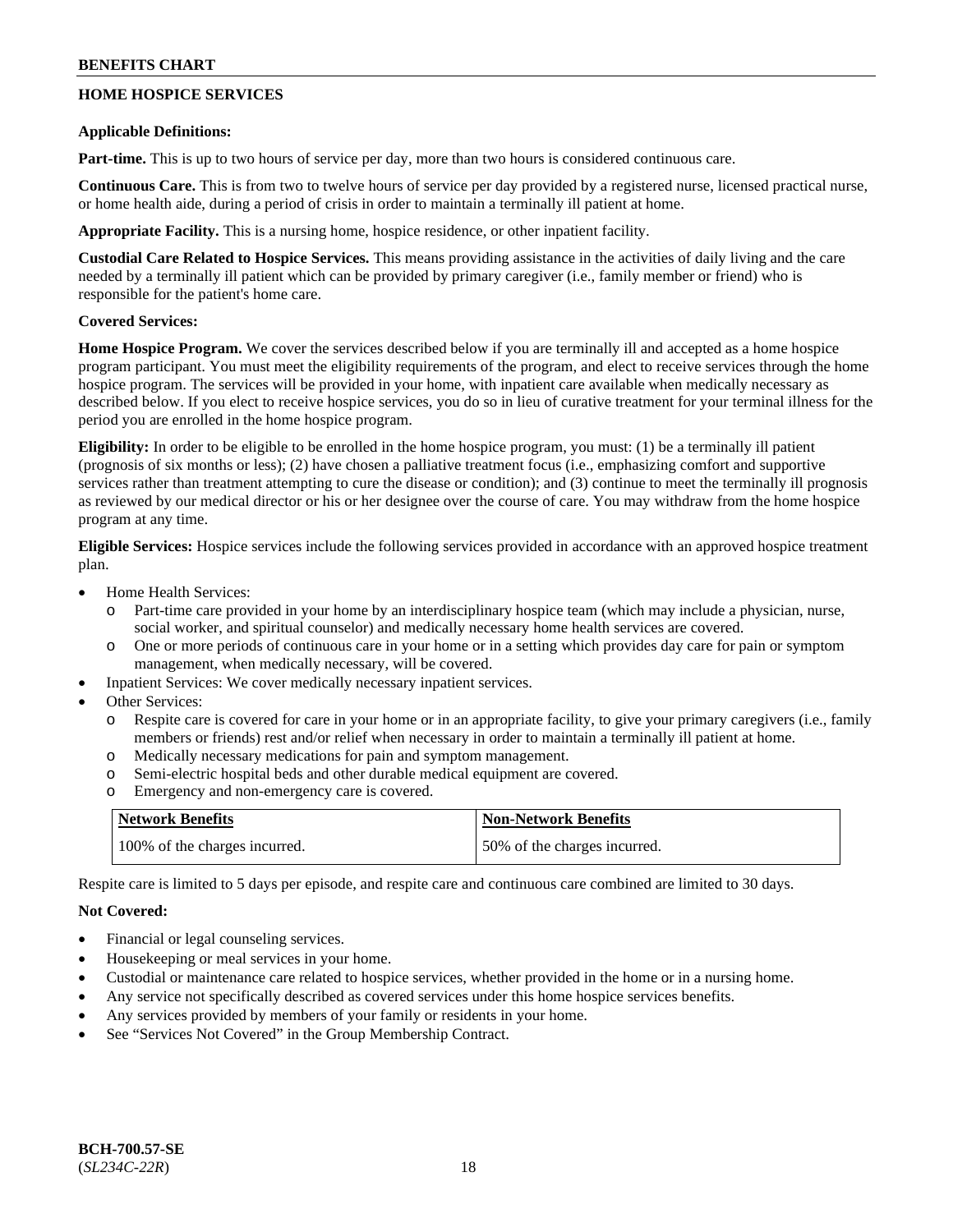## **HOSPITAL AND SKILLED NURSING FACILITY SERVICES**

#### **Covered Services:**

We cover services as described below.

### **Medical or surgical hospital services**

**Inpatient hospital services:** We cover the following medical or surgical services, for the treatment of acute illness or injury, which require the level of care only provided in an acute care facility. These services must be authorized by a physician.

Inpatient hospital services include: room and board; the use of operating or maternity delivery rooms; intensive care facilities; newborn nursery facilities; general nursing care, anesthesia, laboratory and diagnostic imaging services, radiation therapy, physical therapy, prescription drugs or other medications administered during treatment, blood and blood products (unless replaced), and blood derivatives, and other diagnostic or treatment related hospital services; physician and other professional medical and surgical services provided while in the hospital, including gender confirmation surgery that meets medical coverage criteria.

We cover up to 120 hours of services provided by a private duty nurse or personal care assistant who has provided home care services to a ventilator-dependent patient, solely for the purpose of assuring adequate training of the hospital staff to communicate with that patient.

Services for items for personal convenience, such as television rental, are not covered.

We cover, following a vaginal delivery, a minimum of 48 hours of inpatient care for the mother and newborn child. We cover, following a caesarean section delivery, a minimum of 96 hours of inpatient care for the mother and newborn child. If the duration of inpatient care is less than these minimums, we also cover a minimum of one home visit by a registered nurse for post-delivery care, within four days of discharge of the mother and newborn child. Services provided by the registered nurse include, but are not limited to, parent education, assistance and training in breast and bottle feeding, and conducting any necessary and appropriate clinical tests. We shall not provide any compensation or other non-medical remuneration to encourage a mother and newborn to leave inpatient care before the duration minimums specified.

Group health plans and health insurance issuers generally may not, under Federal law, restrict benefits for any hospital length of stay in connection with childbirth for the mother of newborn child to less than 48 hours following a vaginal delivery, or less than 96 hours following a caesarean section. However, Federal law generally does not prohibit the mother's or newborn's attending provider, after consulting with the mother, from discharging the mother or her newborn earlier than 48 hours (or 96 hours as applicable). In any case plans and issuers may not, under Federal law, require that a provider obtain authorization from the plan or the insurance issuer for prescribing a length of stay not in excess of 48 hours (or 96 hours).

| <b>Network Benefits</b>       | <b>Non-Network Benefits</b>  |
|-------------------------------|------------------------------|
| 100% of the charges incurred. | 50% of the charges incurred. |

Each member's admission or confinement, including that of a newborn child, is separate and distinct from the admission or confinement of any other member.

**Outpatient hospital, ambulatory care or surgical facility services:** We cover the following medical and surgical services, for diagnosis or treatment of illness or injury on an outpatient basis. These services must be authorized by a physician.

Outpatient services include: use of operating rooms, maternity delivery rooms or other outpatient departments, rooms or facilities; and the following outpatient services: general nursing care, anesthesia, laboratory and diagnostic imaging services, radiation therapy, physical therapy, drugs administered during treatment, blood and blood products (unless replaced), and blood derivatives, and other diagnostic or treatment related outpatient services; physician and other professional medical and surgical services provided while an outpatient, including gender confirmation surgery that meets medical coverage criteria.

For Network Benefits, non-emergent, scheduled outpatient Magnetic Resonance Imaging (MRI) and Computed Tomography (CT) must be provided at a designated facility. Your physician and facility will obtain or verify authorization for these services with HealthPartners, as needed.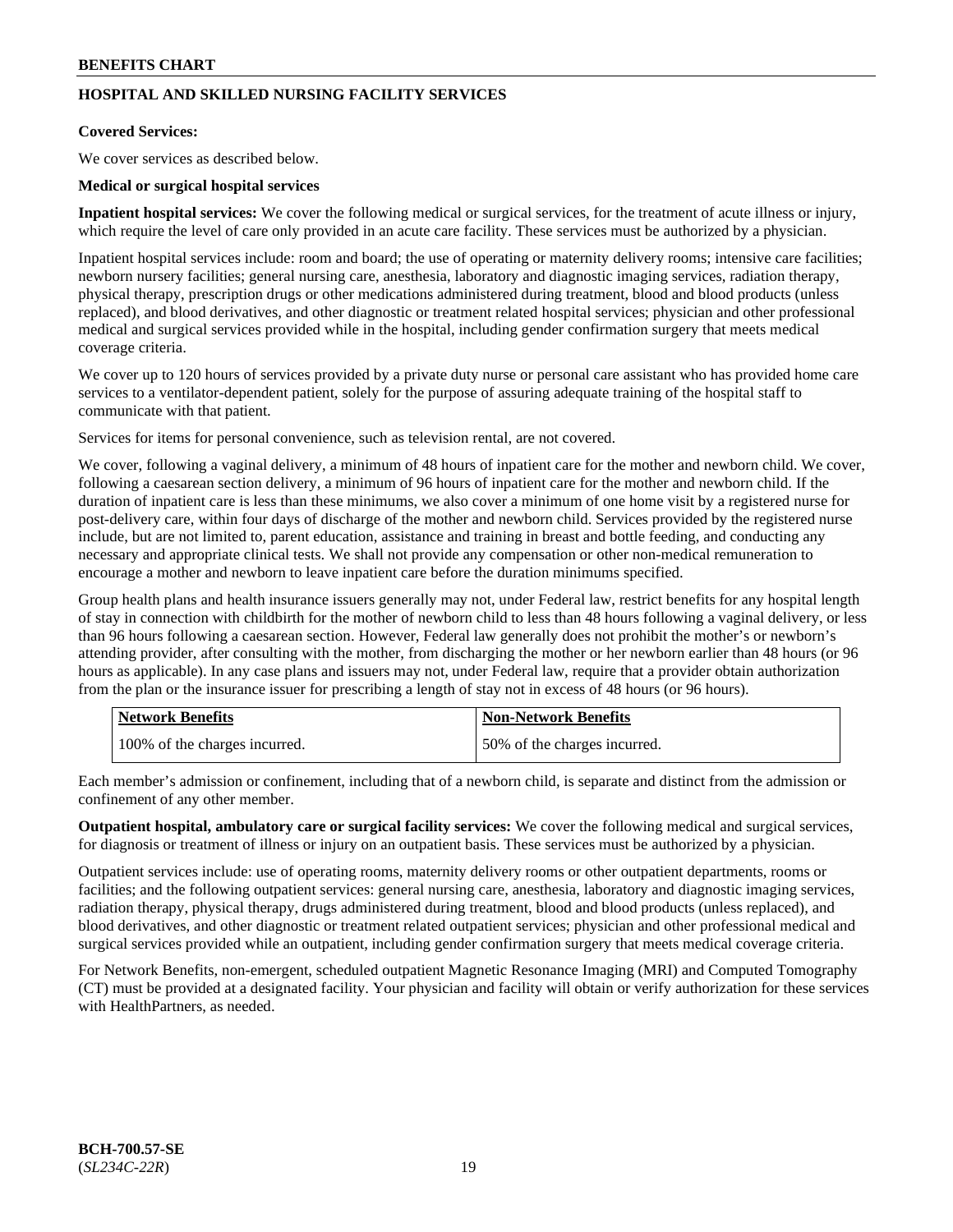To see the benefit level for diagnostic imaging services, laboratory services and physical therapy, see benefits under Diagnostic Imaging Services, Laboratory Services and Physical Therapy in this Benefits Chart.

| <b>Network Benefits</b>       | Non-Network Benefits         |
|-------------------------------|------------------------------|
| 100% of the charges incurred. | 50% of the charges incurred. |

#### **Skilled nursing facility care**

We cover room and board, daily skilled nursing and related ancillary services for post-acute treatment and rehabilitative care of illness or injury that meets medical coverage criteria.

| Network Benefits                              | <b>Non-Network Benefits</b>                   |
|-----------------------------------------------|-----------------------------------------------|
| 100\% of the charges incurred.                | 50% of the charges incurred.                  |
| Limited to 120 day maximum per calendar year. | Limited to 120 day maximum per calendar year. |

Each day of services provided under the Network Benefits and Non-Network Benefits combined, counts toward the maximums shown above.

#### **Not Covered:**

- Services for items for personal convenience, such as television rental.
- See "Services Not Covered" in the Group Membership Contract.

## **INFERTILITY DIAGNOSIS**

#### **Covered Services:**

We cover the diagnosis of infertility. These services include diagnostic procedures and tests provided in connection with an infertility evaluation, office visits and consultations to diagnose infertility.

| <b>Network Benefits</b>       | <b>Non-Network Benefits</b> |
|-------------------------------|-----------------------------|
| 100% of the charges incurred. | See Network Benefits.       |

Coverage is limited to office visits and consultations to diagnose infertility. Treatment is not covered.

## **Not Covered:**

- Infertility/fertility treatment, including but not limited to, office visits, laboratory services and diagnostic imaging services and fertility drugs; reversal of sterilization; and sperm, ova or embryo acquisition, retrieval or storage; however, we do cover office visits and consultations to diagnose infertility.
- Services related to the establishment of surrogate pregnancy and fees for a surrogate. However, pregnancy and maternity services are covered for a member under this Benefits Chart, including a surrogate pregnancy.
- See "Services Not Covered" in the Group Membership Contract.

## **LABORATORY SERVICES**

#### **Covered Services:**

We cover laboratory tests when ordered by a provider and provided in a clinic or outpatient hospital facility.

To see the benefit level for inpatient hospital or skilled nursing facility services, see benefits under Inpatient Hospital and Skilled Nursing Facility Services in this Benefits Chart.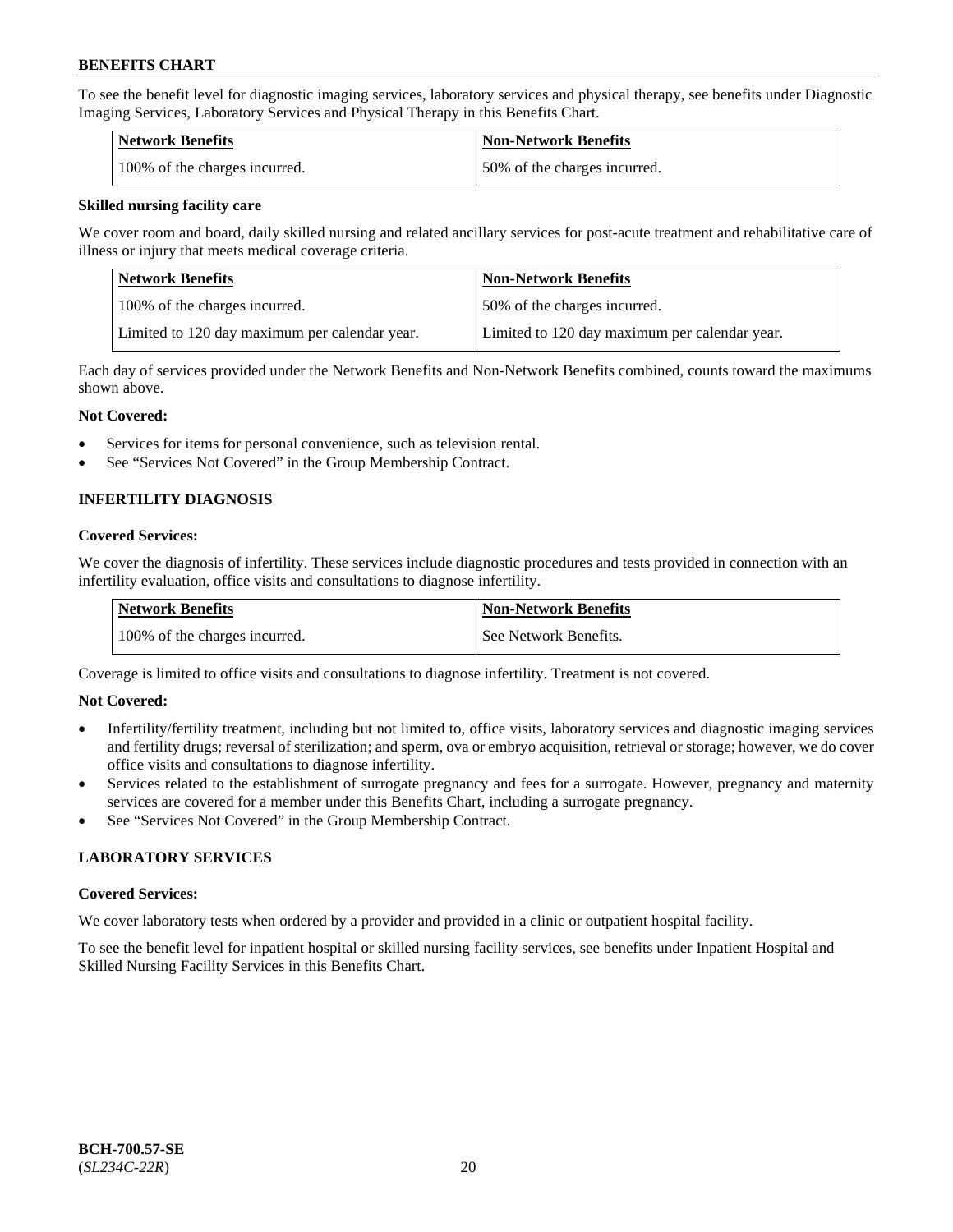**Prostate-specific antigen (PSA) testing.** We cover prostate cancer screening for men 40 years of age or over who are symptomatic or in a high-risk category and for all men 50 years of age or older.

| <b>Network Benefits</b>       | <b>Non-Network Benefits</b>   |
|-------------------------------|-------------------------------|
| 100% of the charges incurred. | 150% of the charges incurred. |

#### **All other laboratory services**

#### **Services for illness or injury**

| Network Benefits              | <b>Non-Network Benefits</b>  |
|-------------------------------|------------------------------|
| 100% of the charges incurred. | 50% of the charges incurred. |

#### **Preventive services**

Laboratory services associated with preventive services are covered at the benefit level shown in the "Preventive Services" section of this Benefits Chart.

#### **Not Covered:**

See "Services Not Covered" in the Group Membership Contract.

## **LYME DISEASE SERVICES**

#### **Covered Services:**

We cover services for the treatment of Lyme disease.

| <b>Network Benefits</b>                                | <b>Non-Network Benefits</b>                                  |
|--------------------------------------------------------|--------------------------------------------------------------|
| Coverage level is same as corresponding Network        | Coverage level is same as corresponding Non-Network          |
| Benefit, depending on type of service provided such as | Benefit, depending on type of service provided, such as      |
| Office Visits for Illness or Injury, Inpatient or      | Office Visits for Illness or Injury, Inpatient or Outpatient |
| <b>Outpatient Hospital Services.</b>                   | Hospital Services.                                           |

## **Not Covered:**

• See "Services Not Covered" in the Group Membership Contract.

## **MASTECTOMY RECONSTRUCTION BENEFIT**

#### **Covered Services:**

We cover reconstruction of the breast on which the mastectomy has been performed; surgery and reconstruction of the other breast to produce symmetrical appearance, and prostheses and physical complications of all stages of mastectomy, including lymphedemas.

| <b>Network Benefits</b>                                 | <b>Non-Network Benefits</b>                             |
|---------------------------------------------------------|---------------------------------------------------------|
| Coverage level is same as corresponding Network         | Coverage level is same as corresponding Non-Network     |
| Benefit, depending on type of service provided, such as | Benefit, depending on type of service provided, such as |
| Office Visits for Illness or Injury, Inpatient or       | Office Visits for Illness or Injury, Inpatient or       |
| <b>Outpatient Hospital Services.</b>                    | Outpatient Hospital Services.                           |

### **Not Covered:**

• See "Services Not Covered" in the Group Membership Contract.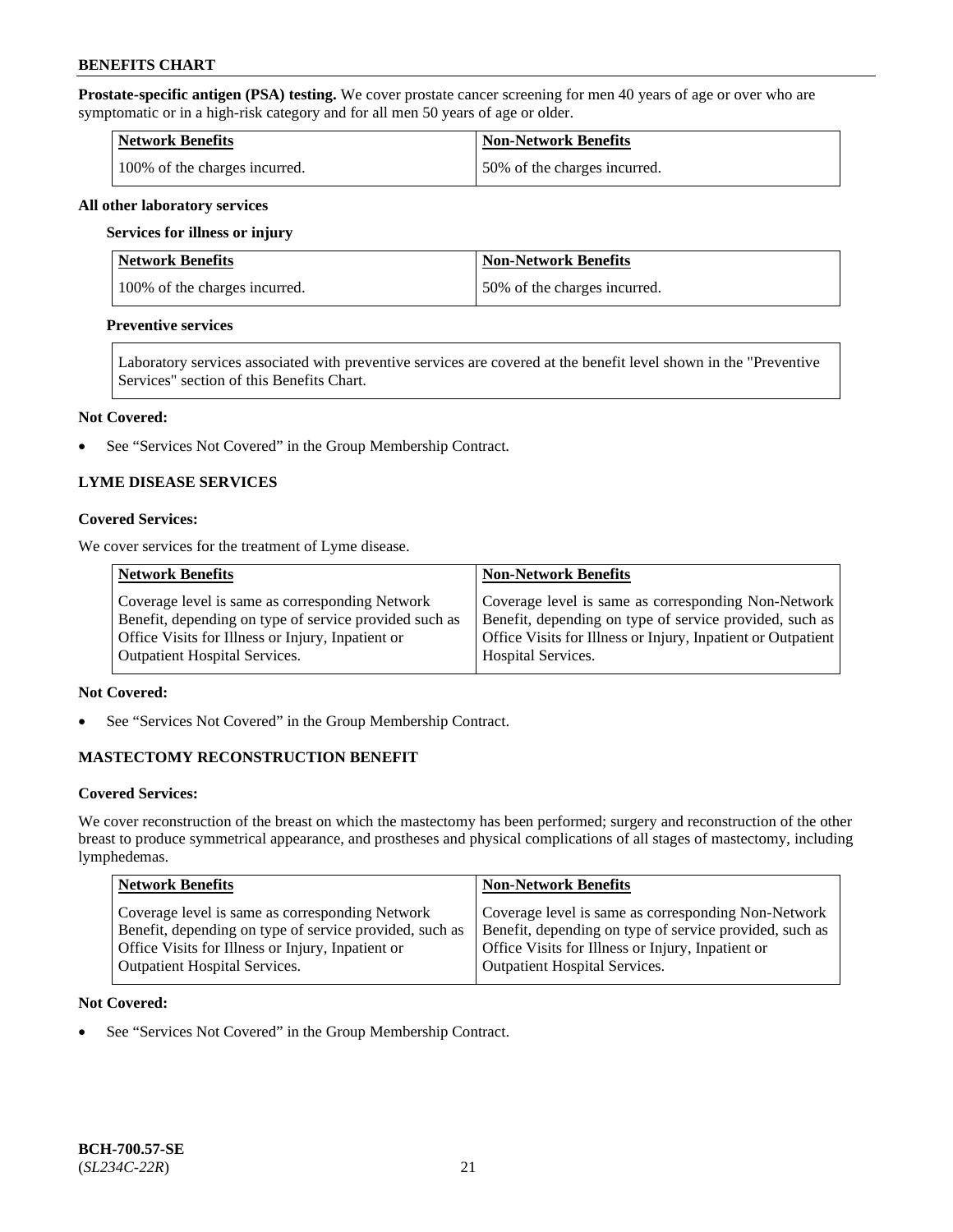## **MEDICATION THERAPY DISEASE MANAGEMENT PROGRAM**

#### **Covered Services:**

If you meet our criteria for coverage, you may qualify for our Medication Therapy Disease Management Program.

The program covers consultations with a designated pharmacist.

Covered services are based on established medical policies, which are subject to periodic review and modification by the medical directors. These medical policies (medical coverage criteria) are available online at [healthpartners.com](https://www.healthpartners.com/hp/index.html) or by calling Member Services.

| Network Benefits                                            | <b>Non-Network Benefits</b> |
|-------------------------------------------------------------|-----------------------------|
| 100% of the charges incurred.<br>Deductible does not apply. | No Coverage.                |

#### **Not Covered:**

See "Services Not Covered" in the Group Membership Contract.

## **OFFICE VISITS FOR ILLNESS OR INJURY**

#### **Covered Services:**

We cover the following when medically necessary: professional medical and surgical services and related supplies, including biofeedback, of physicians and other health care providers; blood and blood products (unless replaced) and blood derivatives.

We cover diagnosis and treatment of illness or injury to the eyes. Where contact or eyeglass lenses are prescribed as medically necessary for the post-operative treatment of cataracts or for the treatment of aphakia, acute or chronic corneal pathology, or keratoconous, we cover the initial evaluation, lenses and fitting. Members must pay for lens replacement beyond the initial pair.

We also provide coverage for the initial physical evaluation of a child if it is ordered by a Minnesota juvenile court.

Services received via video, e-visit or telephone are covered under the "Telehealth/Telemedicine Services" section.

#### **Office Visits**

| <b>Network Benefits</b>       | <b>Non-Network Benefits</b>  |
|-------------------------------|------------------------------|
| 100% of the charges incurred. | 50% of the charges incurred. |

#### **Convenience clinics**

| <b>Network Benefits</b>       | <b>Non-Network Benefits</b>  |
|-------------------------------|------------------------------|
| 100% of the charges incurred. | 50% of the charges incurred. |

#### **Injections administered in a physician's office, other than immunizations**

## **Allergy injections**

| Network Benefits              | <b>Non-Network Benefits</b>  |
|-------------------------------|------------------------------|
| 100% of the charges incurred. | 50% of the charges incurred. |

#### **All other injections**

| Network Benefits              | <b>Non-Network Benefits</b>  |
|-------------------------------|------------------------------|
| 100% of the charges incurred. | 50% of the charges incurred. |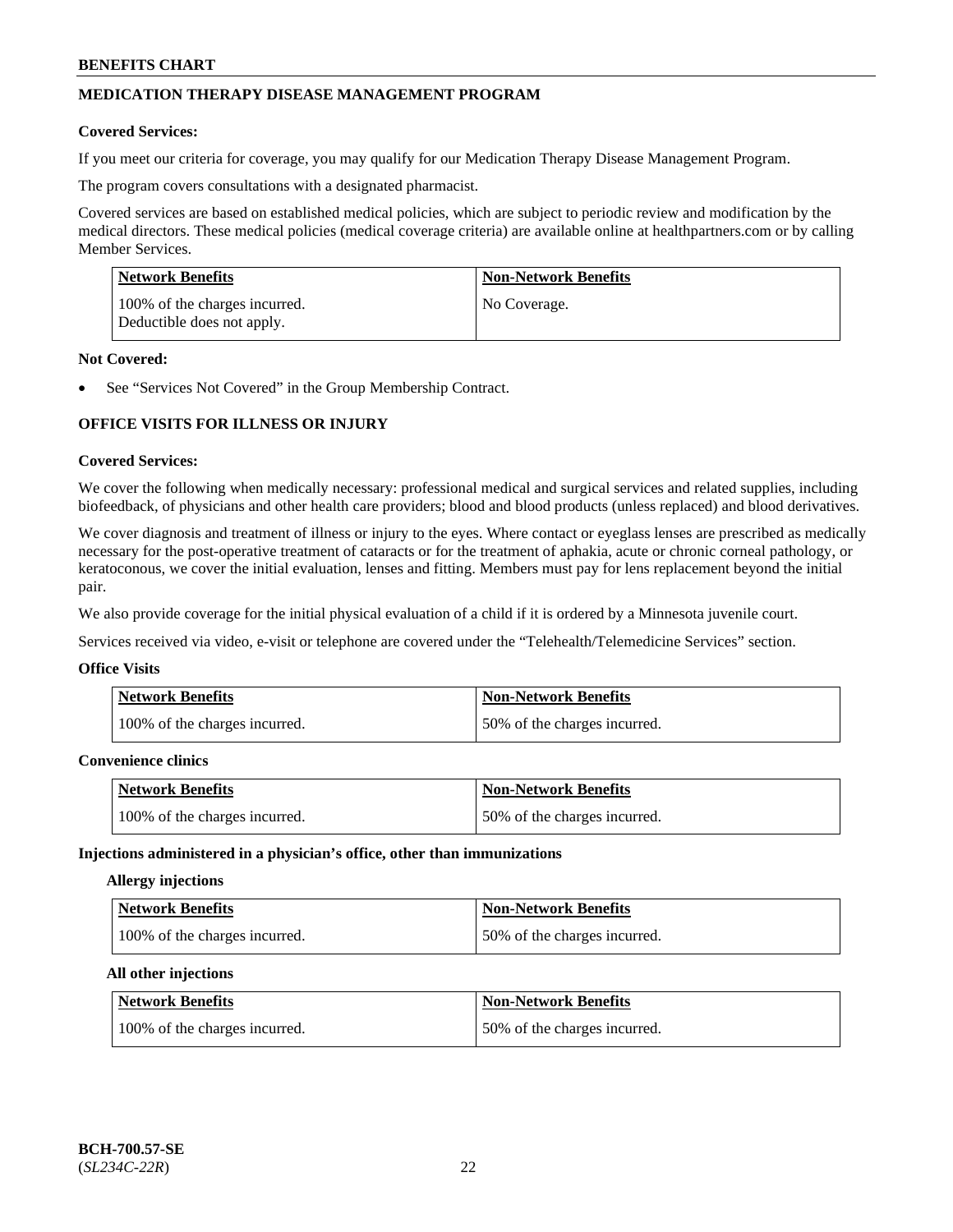## **Not Covered:**

- Court ordered treatment, except as described in this Benefits Chart under "Mental Health Services" and "Office Visits for Illness or Injury" or as otherwise required by law.
- See "Services Not Covered" in the Group Membership Contract.

### **PEDIATRIC AUTOIMMUNE NEUROPSYCHIATRIC DISORDERS ASSOCIATED WITH STREPTOCOCCAL INFECTIONS (PANDAS) AND PEDIATRIC ACUTE-ONSET NEUROPSYCHIATRIC SYNDROME (PANS) TREATMENT**

#### **Definitions:**

**Pediatric acute-onset neuropsychiatric syndrome.** This means a class of acute-onset obsessive compulsive or tic disorders or other behavioral changes presenting in children and adolescents that are not otherwise explained by another known neurologic or medical disorder.

**Pediatric autoimmune neuropsychiatric disorders associated with streptococcal infections.** This means a condition in which a streptococcal infection in a child or adolescent causes the abrupt onset of clinically significant obsessions, compulsions, tics, or other neuropsychiatric symptoms or behavioral changes, or a relapsing and remitting course of symptom severity.

## **Covered Services:**

We cover treatment for pediatric autoimmune neuropsychiatric disorders associated with streptococcal infections (PANDAS) and for treatment for pediatric acute-onset neuropsychiatric syndrome (PANS). Treatments that must be covered under this section must be recommended by the member's licensed health care professional and include but are not limited to antibiotics, medication and behavioral therapies to manage neuropsychiatric symptoms, plasma exchange, and immunoglobulin.

| <b>Network Benefits</b>                                 | <b>Non-Network Benefits</b>                             |
|---------------------------------------------------------|---------------------------------------------------------|
| Coverage level is same as corresponding Network         | Coverage level is same as corresponding Non-Network     |
| Benefit, depending on type of service provided, such as | Benefit, depending on type of service provided, such as |
| Office Visits for Illness or Injury, Inpatient or       | Office Visits for Illness or Injury, Inpatient or       |
| <b>Outpatient Hospital Services.</b>                    | <b>Outpatient Hospital Services.</b>                    |

### **Not Covered:**

See "Services Not Covered" in the Group Membership Contract.

## **PEDIATRIC EYEWEAR**

#### **Covered Services:**

We cover pediatric eyewear for children.

Routine eye exams are covered under the "Preventive Services" section.

| <b>Network Benefits</b>       | Non-Network Benefits |
|-------------------------------|----------------------|
| 100% of the charges incurred. | No Coverage.         |

#### **Limitations:**

- Coverage under this provision will continue until the end of the month in which the child turns age 19.
- Limited to one of the following per calendar year:
	- o one pair of eyeglasses including one set of prescription lenses, frames from our designated eyewear collection, and antiscratch coating; or
		- o one pair of non-disposable contact lenses; or
	- o a one-year supply of disposable contact lenses
- Contact lens fittings are limited to two per calendar year.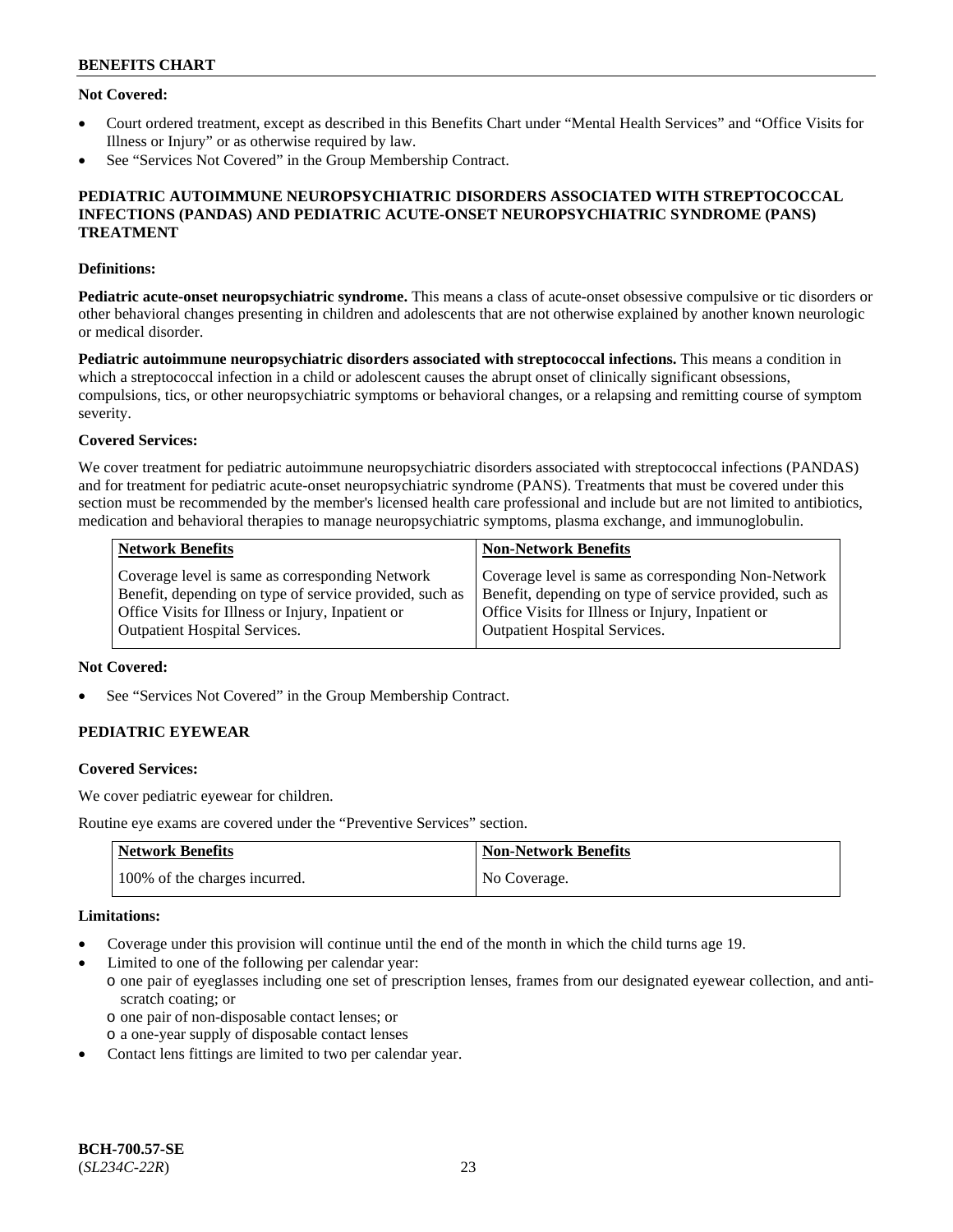## **Not Covered:**

- Frames that are not included in our designated eyewear collection. However, one pair of lenses will be covered if a member chooses frames outside the designated eyewear collection.
- More than one pair of lenses or frames or non-disposable contacts per calendar year, regardless of the reason. This includes replacement of eyeglasses or contact lenses due to loss, breakage, theft, or change in prescription.
- Safety glasses or goggles for sports or vocational reasons.
- Upgrades including, but not limited to, UV protection and no-line multifocal lenses.
- See "Services Not Covered" in the Group Membership Contract.

## **PHYSICAL THERAPY, OCCUPATIONAL THERAPY AND SPEECH THERAPY**

## **Covered Services:**

We cover the following physical therapy, occupational therapy and speech therapy services:

- rehabilitative care to correct the effects of illness or injury;
- habilitative care rendered for congenital, developmental or medical conditions which have significantly limited the successful initiation of normal speech and normal motor development.

Massage therapy which is performed in conjunction with other treatment/modalities by a physical occupational therapist, is part of a prescribed treatment plan and is not billed separately is covered.

We cover services provided in a clinic. We also cover physical therapy provided in an outpatient hospital facility. To see the benefit level for inpatient hospital or skilled nursing facility services, see benefits under Inpatient Hospital and Skilled Nursing Facility Services.

### **Rehabilitative care**

| <b>Network Benefits</b>       | <b>Non-Network Benefits</b>                                                               |
|-------------------------------|-------------------------------------------------------------------------------------------|
| 100% of the charges incurred. | 50% of the charges incurred.                                                              |
|                               | Physical and Occupational Therapy combined are<br>limited to 20 visits per calendar year. |
|                               | Speech Therapy is limited to 20 visits per calendar year.                                 |

## **Habilitative care**

| <b>Network Benefits</b>       | <b>Non-Network Benefits</b>                                                                       |
|-------------------------------|---------------------------------------------------------------------------------------------------|
| 100% of the charges incurred. | 50% of the charges incurred.                                                                      |
|                               | Physical, Occupational and Speech Therapy combined<br>are limited to 20 visits per calendar year. |

## **Not Covered:**

- Massage therapy for the purpose of comfort or convenience of the member.
- See "Services Not Covered" in the Group Membership Contract.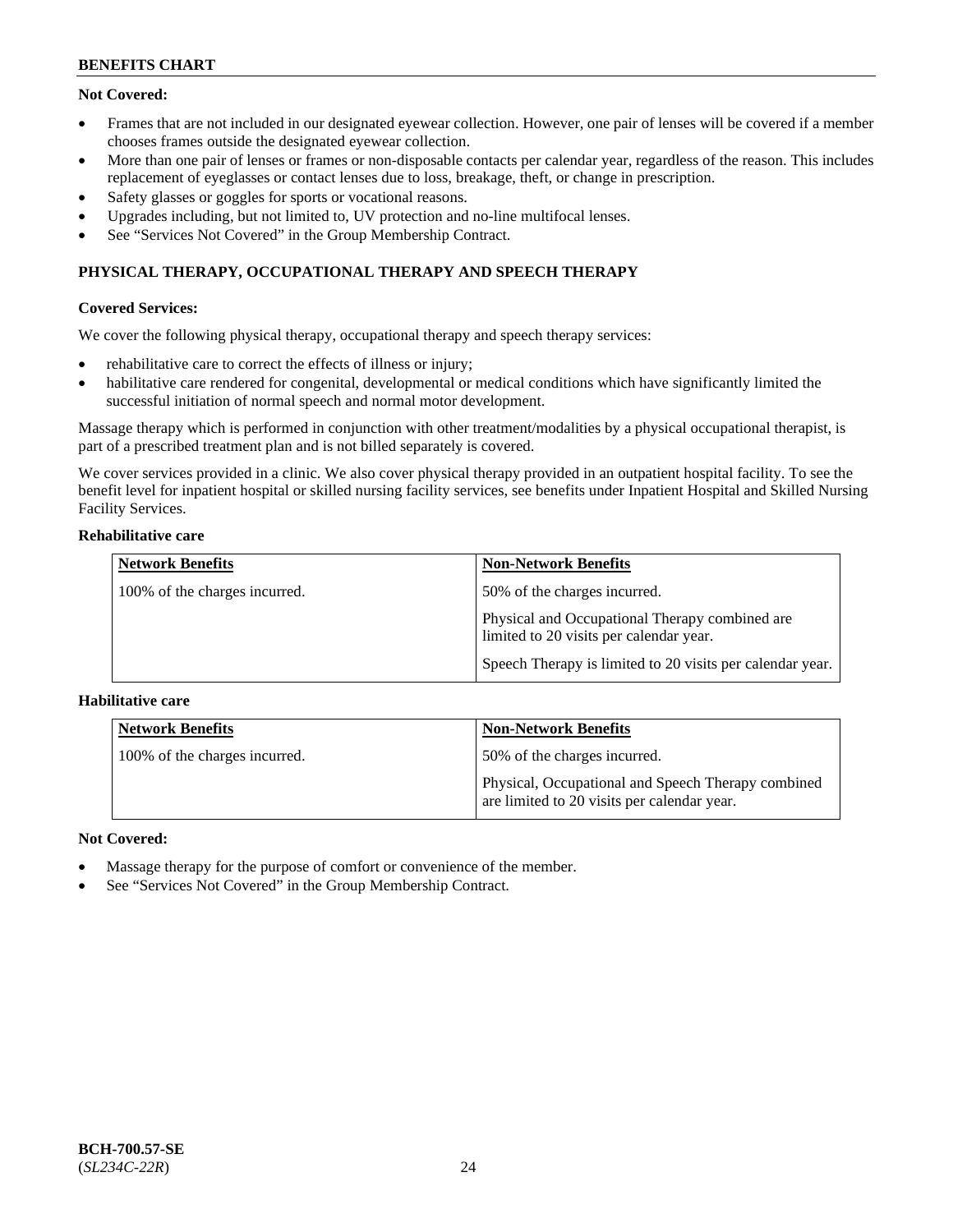## **PORT WINE STAIN REMOVAL SERVICES**

#### **Covered Services:**

We cover port wine stain removal services.

| <b>Network Benefits</b>                                | <b>Non-Network Benefits</b>                                  |
|--------------------------------------------------------|--------------------------------------------------------------|
| Coverage level is same as corresponding Network        | Coverage level is same as corresponding Non-Network          |
| Benefit, depending on type of service provided such as | Benefit, depending on type of service provided, such as      |
| Office Visits for Illness or Injury, Inpatient or      | Office Visits for Illness or Injury, Inpatient or Outpatient |
| <b>Outpatient Hospital Services.</b>                   | Hospital Services.                                           |

#### **Not Covered:**

See "Services Not Covered" in the Group Membership Contract.

## **PRE-DIABETES DISEASE MANAGEMENT PROGRAM**

#### **Covered Services:**

If you meet our criteria for coverage, you may qualify for the Pre-diabetes Disease Management Program through Omada Health. The program covers group health coaching which focuses on weight loss, exercise, behavior modification and health education at select locations determined by the plan.

| <b>Network Benefits</b>                                     | <b>Non-Network Benefits</b> |
|-------------------------------------------------------------|-----------------------------|
| 100% of the charges incurred.<br>Deductible does not apply. | Not applicable.             |

#### **Not Covered:**

See "Services Not Covered" in the Group Membership Contract.

## **PRESCRIPTION DRUG SERVICES**

#### **Covered Services:**

We cover prescription drugs and medications that can be self-administered or are administered in a physician's office. We cover off-label use of formulary drugs to treat cancer if the drug is recognized for the treatment of cancer in any authoritative compendia used by the Medicare program.

We cover orally administered anticancer drugs at the applicable benefit level under outpatient drugs below. We are in compliance with Minnesota Statute 62A.3075 because we do not cover orally administered anticancer drugs under our specialty drug benefit.

We will refill a prescription for eye drops covered under this Benefits Chart if the member requests a refill and original prescription specified that additional quantities would be needed, providing the refill request does not exceed the quantities needed, and the following conditions are met:

- If the member requests a 30-day refill supply, the request must be made between 21 and 30 days of the later of (a) the original date that the prescription was distributed to the member or (b) the date that the most recent refill was distributed to the member; or
- If the member requests a 90-day refill supply, the request must be made between 75 and 90 days of the later of (a) the original date that the prescription was distributed to the member or (b) the date that the most recent refill was distributed to the member.

A licensed pharmacist may prescribe and dispense self-administered hormonal contraceptives, nicotine replacement medications, and opiate antagonists for the treatment of an acute opiate overdose in accordance with section 151.37, subdivision 14, 15, or 16, under the same terms of coverage that would apply had the prescription drug been prescribed by a licensed physician, physician assistant, or advanced practice nurse practitioner. If the plan excludes coverage for selfadministered hormonal contraceptives, they will not be covered under this provision.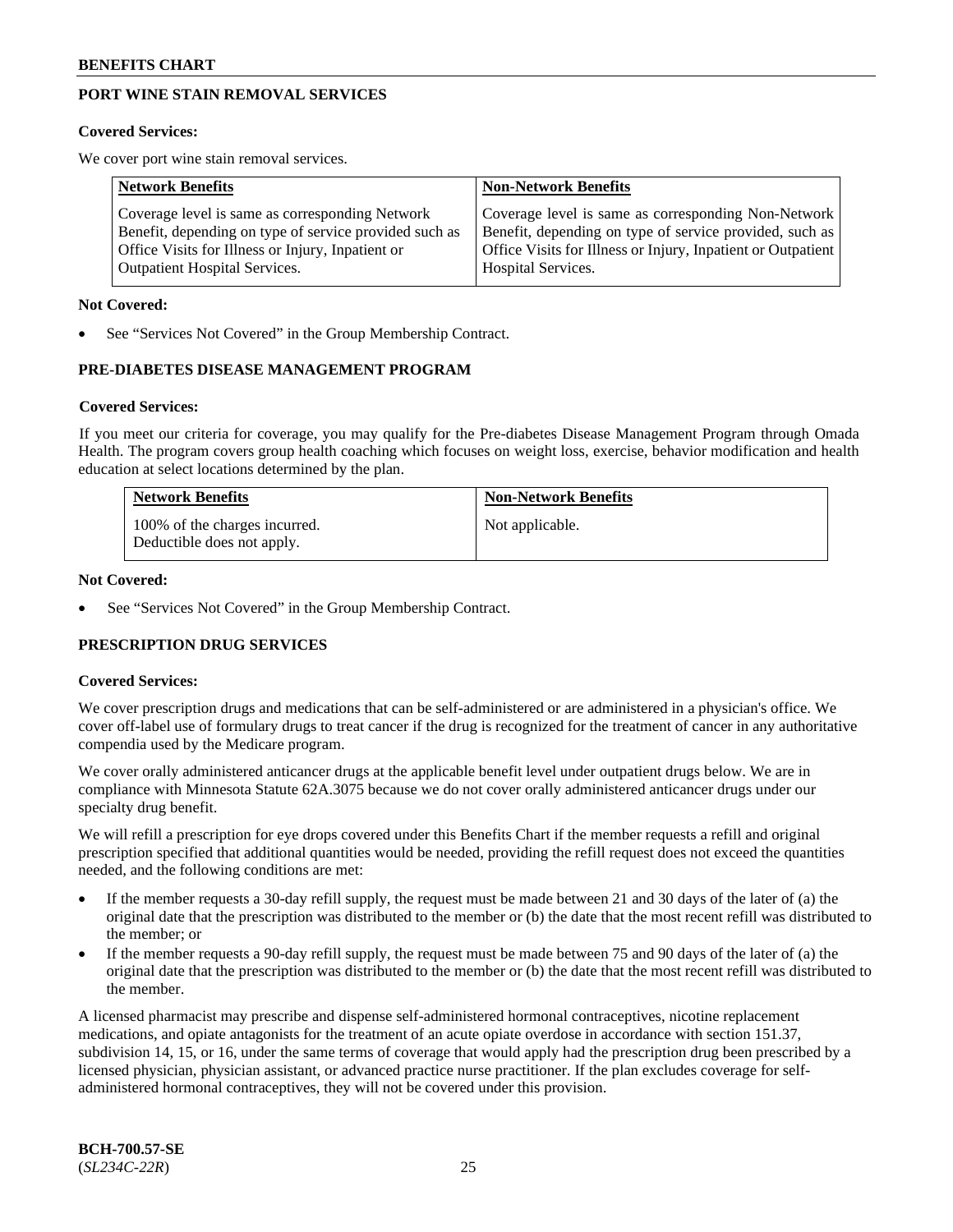**For Network Benefits, drugs and medications must be part of the formulary and obtained at a Network Pharmacy.**

**For Non-Network Benefits, drugs and medications must be part of the formulary.** 

**See the Formulary definition for information on the Formulary Exception Process available to you.**

**If a member copayment is required, you must pay one member copayment for each 31-day supply, or portion thereof, unless otherwise indicated below.**

#### **Outpatient drugs (except as specified below)**

| <b>Network Benefits</b>                                                                                                          | <b>Non-Network Benefits</b>  |
|----------------------------------------------------------------------------------------------------------------------------------|------------------------------|
| 100% of the charges incurred.                                                                                                    | 50% of the charges incurred. |
| In no event will your cost for a formulary insulin drug<br>exceed \$25. Deductible does not apply to formulary<br>insulin drugs. |                              |

**Cost-Sharing Limits for Insulin:** We are required to limit your cost-sharing on prescription insulin to no more than the net price of the prescription insulin drug. This requirement applies at the point of sale, including deductible payments and the costsharing amounts charged once the deductible is met.

**Cost-sharing.** This means a deductible payment, copayment, or coinsurance amount that you must pay for covered prescription insulin in accordance with the terms and conditions of this health plan.

**Net price.** This means our cost for prescription insulin, including any rebates or discounts received by or accrued directly or indirectly to us from a drug manufacturer or pharmacy benefit manager.

## **Mail order drugs**

| <b>Network Benefits</b>                                                                                                                                                                                                                               | <b>Non-Network Benefits</b>                                                                                                |
|-------------------------------------------------------------------------------------------------------------------------------------------------------------------------------------------------------------------------------------------------------|----------------------------------------------------------------------------------------------------------------------------|
| For your convenience, you may also get up to a 93-day<br>supply of outpatient prescription drugs that can be self-<br>administered through the designated mail order service.<br>Specialty Drugs are not available through the mail order<br>service. | See Network Mail Order Drugs benefit.<br>Mail order drugs are only available through the<br>designated mail order service. |

## **Specialty Drugs that are self-administered**

| <b>Network Benefits</b>                                                                                                                    | <b>Non-Network Benefits</b> |
|--------------------------------------------------------------------------------------------------------------------------------------------|-----------------------------|
| 100% of the charges incurred.                                                                                                              | No Coverage.                |
| For Network Benefits, specialty drugs are limited to<br>drugs on the specialty drug list and must be obtained<br>from a designated vendor. |                             |

## **Drugs for the treatment of growth deficiency**

| <b>Network Benefits</b>                                                                                                                            | <b>Non-Network Benefits</b>  |
|----------------------------------------------------------------------------------------------------------------------------------------------------|------------------------------|
| 100% of the charges incurred.                                                                                                                      | 50% of the charges incurred. |
| For Network Benefits, growth deficiency drugs are<br>limited to drugs on the specialty drug list and must be<br>obtained from a designated vendor. |                              |

## **Tobacco cessation drugs are covered for all FDA – approved tobacco cessation drugs for a minimum of 90 days**

| <b>Network Benefits</b>                                     | <b>Non-Network Benefits</b>   |
|-------------------------------------------------------------|-------------------------------|
| 100% of the charges incurred.<br>Deductible does not apply. | 150% of the charges incurred. |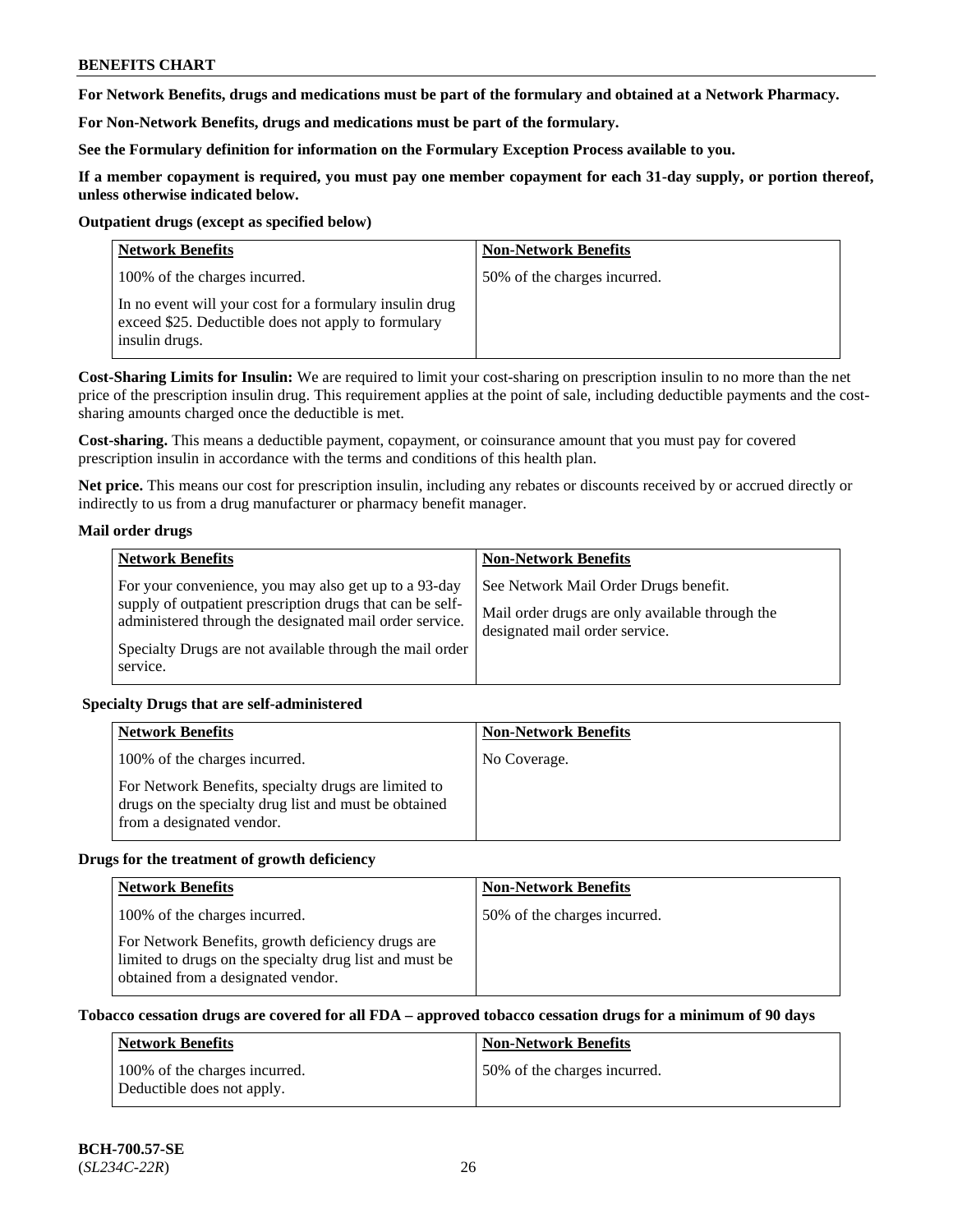## **Contraceptive drugs**

| <b>Network Benefits</b>                                                                                                                                        | <b>Non-Network Benefits</b>  |
|----------------------------------------------------------------------------------------------------------------------------------------------------------------|------------------------------|
| 100% of the charges incurred for formulary drugs.<br>Deductible does not apply.                                                                                | 50% of the charges incurred. |
| If a physician requests that a non-formulary<br>contraceptive drug be dispensed as written the drug will<br>be covered at 100%, not subject to the deductible. |                              |

**ACA preventive medications.** We cover preventive medications currently recommended by USPSTF with an A or B rating if they are prescribed by your medical provider and they are listed on our Commercial ACA Preventive Drug List. Preventive medications are subject to periodic review and modification. Changes would be effective in accordance with the federal rules and reflected in our current medical coverage criteria for preventive care services.

| Network Benefits                                            | <b>Non-Network Benefits</b>  |
|-------------------------------------------------------------|------------------------------|
| 100% of the charges incurred.<br>Deductible does not apply. | 50% of the charges incurred. |

## **Limitations:**

- Certain drugs may require prior authorization as indicated on the formulary. HealthPartners may require prior authorization for the drug and also the site where the drug will be provided. Certain drugs are subject to our utilization review process and quantity limits, as indicated on our formulary.
- Certain non-formulary drugs require prior authorization. In addition, certain drugs may be subject to any quantity limits applied as part of our trial program. The trial drug program applies to new prescriptions for certain drugs which have high toxicity, low tolerance, high costs and/or high potential for waste. Trial drugs are indicated on the formulary and/or the Specialty Drug List. Your first fill of a trial drug may be limited to less than a month supply. If the drug is well tolerated and effective, you will receive the remainder of your first month supply.
- If a member requests a brand name drug when there is a generic equivalent, the brand name drug will be covered up to the charge that would apply to the generic drug, minus any required copayment. If a physician requests that a brand name drug be dispensed as written, and we determine the brand name drug is medically necessary, the drug will be paid at the Outpatient Drugs benefit.
- We may require members to try over-the-counter (OTC) drug alternatives before approving more costly formulary prescription drugs.
- Unless otherwise specified in the "Prescription Drug Services" section, you may receive up to a 31-day supply per prescription.
- A 93-day supply will be covered and dispensed only at pharmacies that participate in our extended day supply program
- New prescriptions to treat certain chronic conditions are limited to a 31-day supply.
- No more than a 31-day supply of Specialty Drugs will be covered and dispensed at a time, unless it's a manufacturer supplied drug that cannot be split that supplies the member with more than a 31-day supply.
- The member copayment for a drug will not exceed the cost of the drug.

## **Not Covered:**

- Replacement of prescription drugs, medications, equipment and supplies due to loss, damage or theft.
- Nonprescription (over the counter) drugs or medications, including, but not limited to, vitamins, supplements, homeopathic remedies, and non-FDA approved drugs unless listed on the formulary and prescribed by a physician or legally authorized health care provider under applicable state and federal law. We cover off-label use of drugs to treat cancer as specified in the "Prescription Drug Services" section of this Benefits Chart. This exclusion does not include over-the-counter contraceptives for women as allowed under the Affordable Care Act when the member obtains a prescription for the item. In addition, if the member obtains a prescription, this exclusion does not include aspirin to prevent cardiovascular disease for men and women of certain ages; folic acid supplements for women who may become pregnant; fluoride chemoprevention supplements for children without fluoride in their water source; and iron supplements for children ages 6-12 months who are at risk of anemia.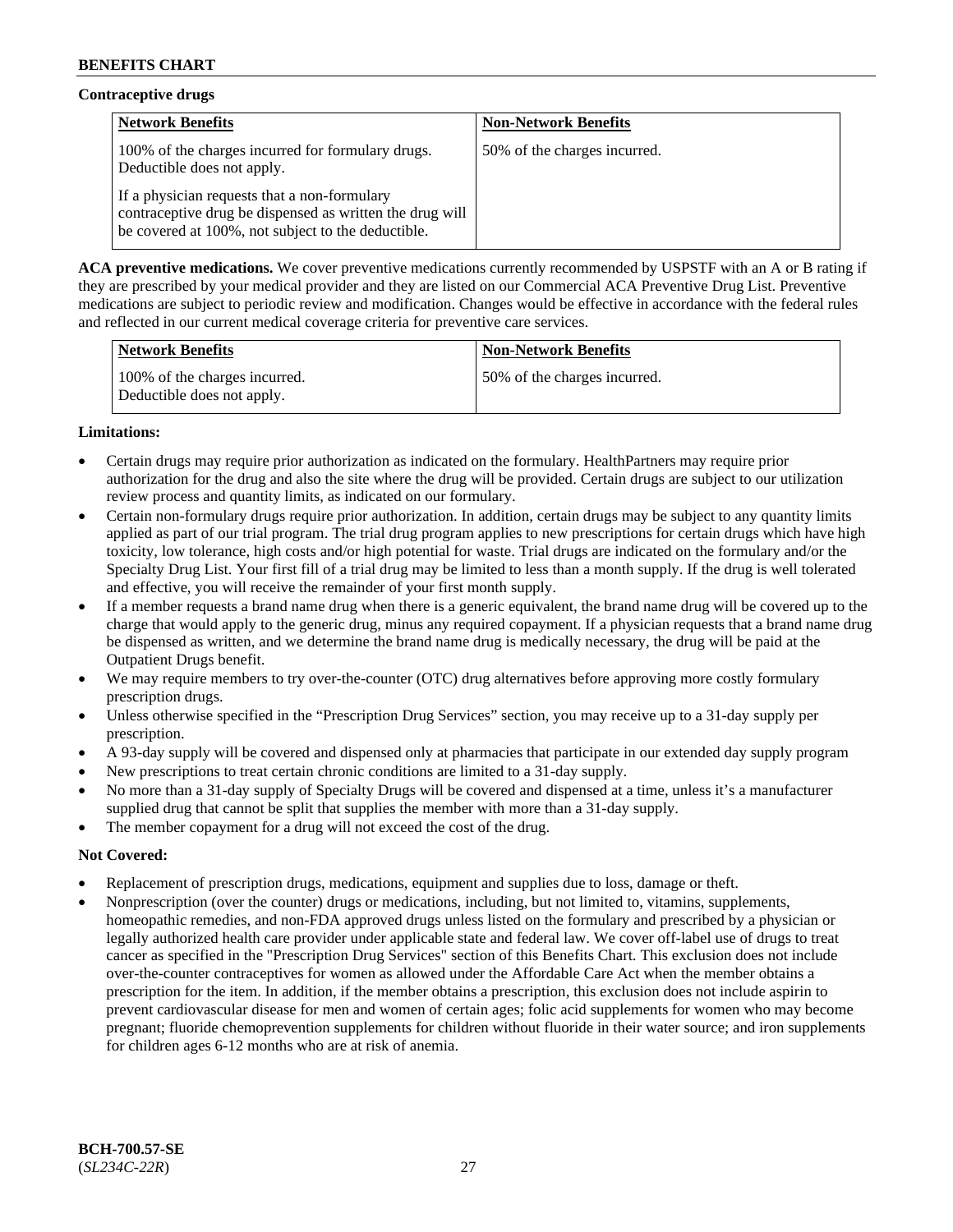- Drugs on the Excluded Drug List. The Excluded Drug List includes select drugs within a therapy class that are not eligible for coverage. This includes drugs that may be excluded for certain indications. However, you may request coverage for a drug on the Excluded Drug List by requesting an exception to the formulary under the formulary exception process described in the definition of formulary in this Benefits Chart. The Excluded Drug List is available at [healthpartners.com](http://www.healthpartners.com/)
- Drugs that are newly approved by the FDA until they are reviewed and approved by HealthPartners Pharmacy and Therapeutics Committee. However, you may request coverage for a drug that is newly approved by the FDA by requesting an exception to the formulary under the formulary exception process described in the definition of formulary in the Benefits Chart.
- All drugs used for sexual dysfunction.
- Fertilty drugs.
- Medical cannabis.
- Medical devices approved by the FDA will not be covered under the "Prescription Drug Services" section unless they are on our formulary. Covered medical devices are generally submitted and reimbursed under your medical benefits.
- See "Services Not Covered" in the Group Membership Contract.

## **PREVENTIVE SERVICES**

#### **Applicable Definitions:**

**Routine Preventive Services** are routine healthcare services that include screenings, check-ups and counseling to prevent illness, disease or other health problems before symptoms occur.

**Diagnostic Services** are services to help a provider understand your symptoms, diagnose illness and decide what treatment may be needed. They may be the same services that are listed as preventive services, but they are being used as diagnostic services. Your provider will determine if these services are preventive or diagnostic. These services are not preventive if received as part of a visit to diagnose, manage or maintain an acute or chronic medical condition, illness or injury. When that occurs, unless otherwise indicated below, standard deductibles, copayments or coinsurance apply.

#### **Covered Services:**

We cover preventive services that meet any of the requirements under the Affordable Care Act (ACA) shown in the bulleted items below. These preventive services are covered at 100% under the network benefits with no deductible, copayments or coinsurance. (If a preventive service is not required by the ACA and it is covered at a lower benefit level or if a group qualifies for an exemption or accommodation for certain benefits under the ACA, it will be specified below). Preventive benefits mandated under the ACA are subject to periodic review and modification. Changes would be effective in accordance with the federal rules. Preventive services mandated by the ACA include:

- Evidence-based items or services that have in effect a rating of A or B in the current recommendations of the United States Preventive Services Task Force with respect to the individual;
- Immunizations for routine use in children, adolescents, and adults that have in effect a recommendation from the Advisory Committee on Immunization Practices of the Centers for Disease Control and Prevention with respect to the individual;
- With respect to infants, children, and adolescents, evidence-informed preventive care and screenings provided for in comprehensive guidelines supported by the Health Resources and Services Administration; and
- With respect to women, preventive care and screenings provided for in comprehensive guidelines supported by the Health Resources and Services Administration.

Covered services are based on established medical policies, which are subject to periodic review and modification by the medical or dental directors. These medical policies (medical coverage criteria) are available by calling Member Services, or logging on to your "*my*HealthPartners" account at [healthpartners.com.](http://www.healthpartners.com/)

A complete list of preventive care services recommended under the U.S. Preventive Task Force (USPSTF) is available online at [uspreventiveservicestaskforce.org/Page/Name/uspstf-a-and-b-recommendations.](https://www.uspreventiveservicestaskforce.org/Page/Name/uspstf-a-and-b-recommendations-by-date/)

HHS: [healthcare.gov/coverage/preventive-care-benefits](https://www.healthcare.gov/coverage/preventive-care-benefits/)

CDC: [cdc.gov/vaccines/schedules/index.html](https://www.cdc.gov/vaccines/schedules/index.html)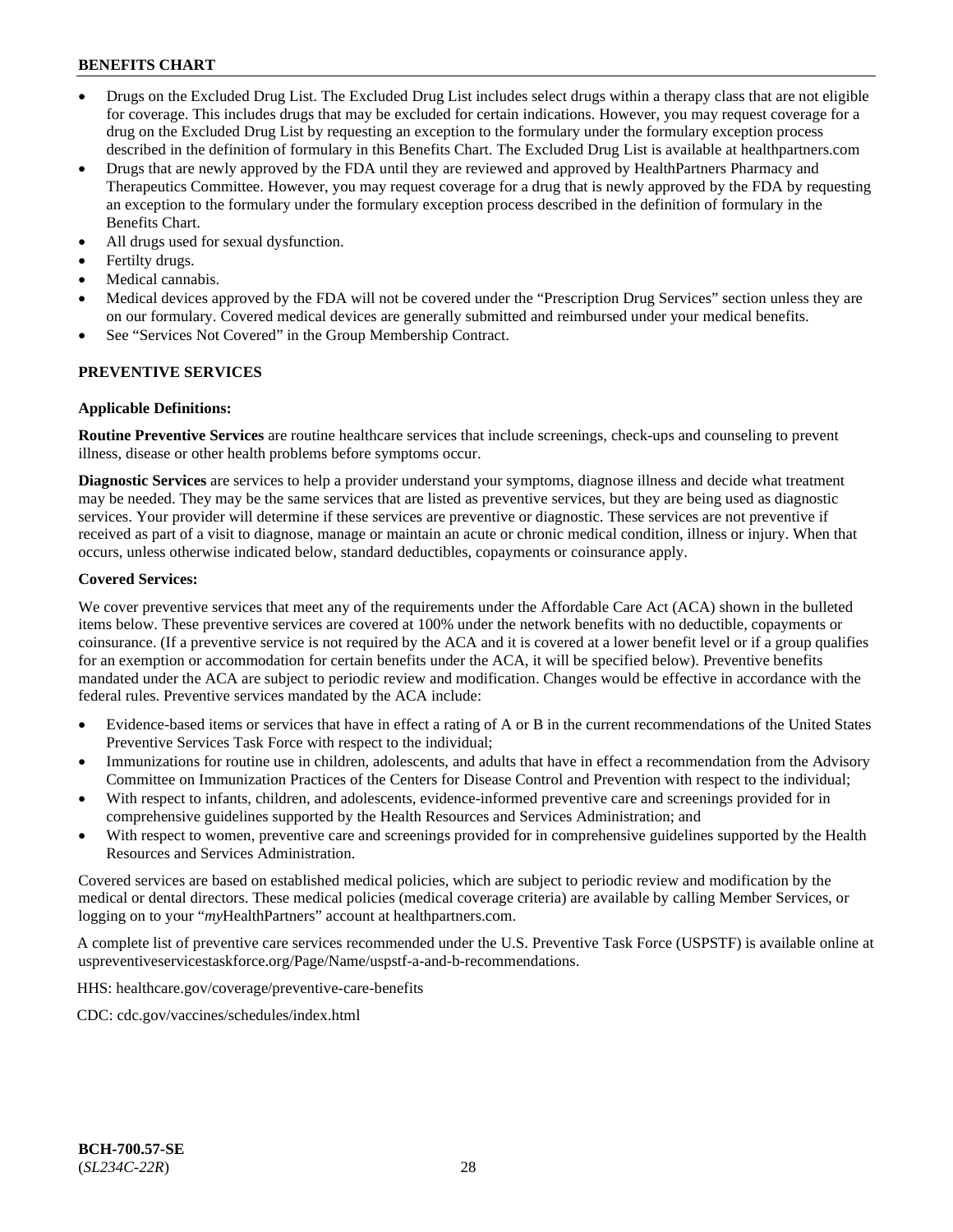## **ACA and state mandated preventive services are covered as follows:**

**Routine health exams and periodic health assessments.** A physician or health care provider will counsel you as to how often health assessments are needed based on age, sex and health status. This includes screening for tobacco use, at least two tobacco cessation attempts per year (for those who use tobacco products), all FDA approved tobacco cessation medications including over-the-counter drugs (as shown in the "Prescription Drug Services" Section) and at least four counseling sessions of at least ten minutes each for tobacco cessation.

| <b>Network Benefits</b>                                     | <b>Non-Network Benefits</b>  |
|-------------------------------------------------------------|------------------------------|
| 100% of the charges incurred.<br>Deductible does not apply. | 50% of the charges incurred. |

**Child health supervision services**. This includes pediatric preventive services, such as fluoride chemoprevention for children without fluoride in their water source, newborn screenings, appropriate immunizations, developmental assessments and laboratory services appropriate to the age of the child from birth to 72 months, and appropriate immunizations until the end of the month in which the child turns 19, as defined by the Standards of Child Health Care issued by the American Academy of Pediatrics. We cover at least five child health supervision visits from birth to 12 months, three child health supervision visits from 12 months to 24 months, once a year from 24 months to 72 months.

| Network Benefits                                            | <b>Non-Network Benefits</b>  |
|-------------------------------------------------------------|------------------------------|
| 100% of the charges incurred.<br>Deductible does not apply. | 50% of the charges incurred. |

**Routine prenatal care and exams.** This includes the comprehensive package of medical and psychosocial support provided throughout a pregnancy, including risk assessment, serial surveillance, prenatal education, and use of specialized skills and technology when needed, as defined by Standards for Obstetric-Gynecologic Services issued by the American College of Obstetricians and Gynecologists.

| Network Benefits                                            | <b>Non-Network Benefits</b>   |
|-------------------------------------------------------------|-------------------------------|
| 100% of the charges incurred.<br>Deductible does not apply. | 150% of the charges incurred. |

**Routine postnatal care.** This includes health exams, assessments, education and counseling relating to the period immediately after childbirth

| Network Benefits                                            | <b>Non-Network Benefits</b>  |
|-------------------------------------------------------------|------------------------------|
| 100% of the charges incurred.<br>Deductible does not apply. | 50% of the charges incurred. |

**Routine screening procedures for cancer.** This includes colorectal screening, digital rectal examinations, or other cancer screenings recommended by the USPSTF with an A or B rating. Women's preventive health services below describes additional routine screening procedures for cancer.

| <b>Network Benefits</b>                                     | <b>Non-Network Benefits</b>  |
|-------------------------------------------------------------|------------------------------|
| 100% of the charges incurred.<br>Deductible does not apply. | 50% of the charges incurred. |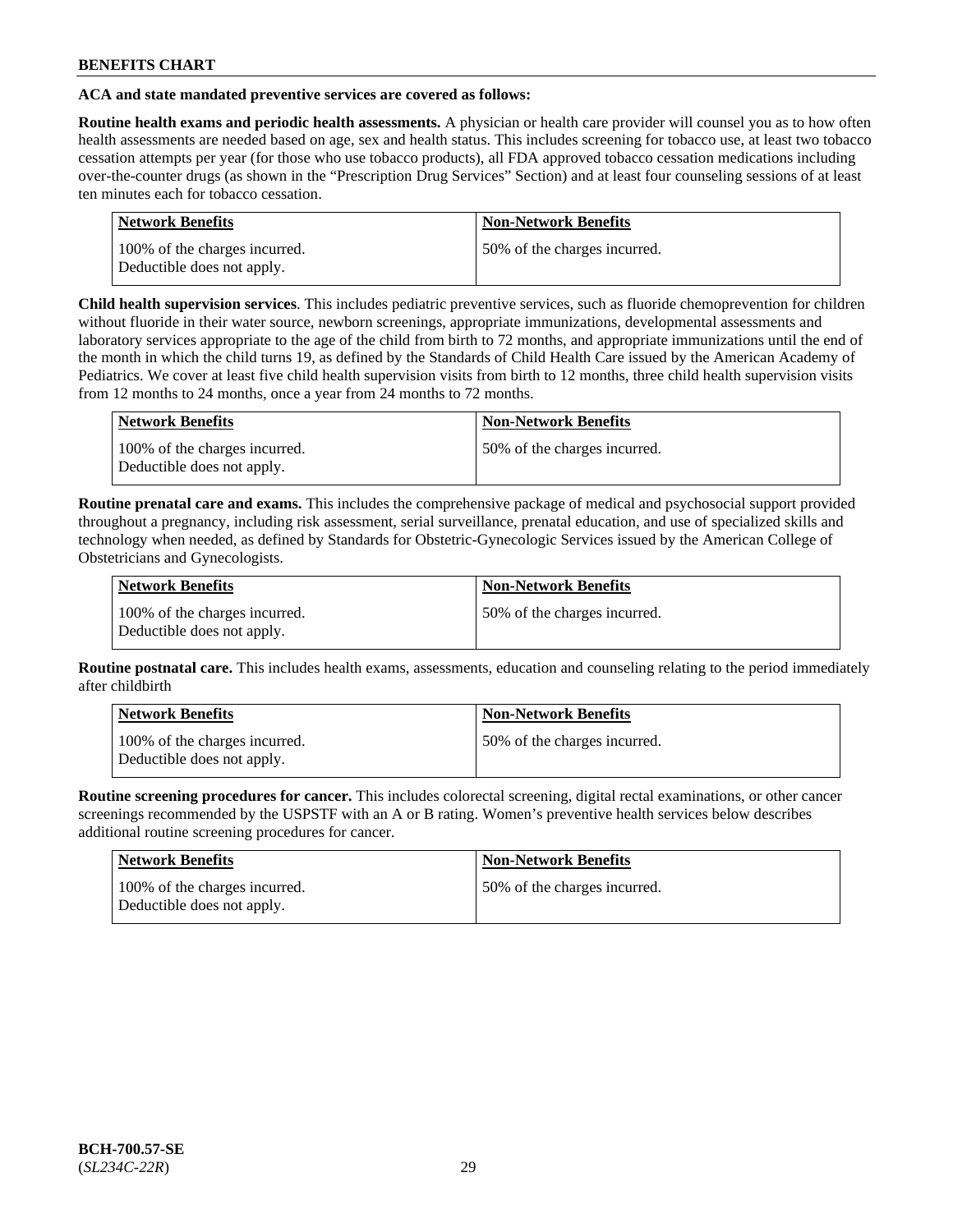**Professional voluntary family planning services.** This includes services to prevent or delay a pregnancy, including counseling and education. Services must be provided by a licensed provider.

| <b>Network Benefits</b>                                     | <b>Non-Network Benefits</b> |
|-------------------------------------------------------------|-----------------------------|
| 100% of the charges incurred.<br>Deductible does not apply. | See Network Benefits.       |

## **Adult immunizations**

| <b>Network Benefits</b>                                     | <b>Non-Network Benefits</b>  |
|-------------------------------------------------------------|------------------------------|
| 100% of the charges incurred.<br>Deductible does not apply. | 50% of the charges incurred. |

**Women's preventive services.**This includes mammograms\*, screenings for cervical cancer (pap smears), breast pumps, human papillomavirus (HPV) testing; counseling for sexually transmitted infections, counseling and screening for human immunodeficiency virus (HIV), and all FDA approved contraceptive methods as prescribed by a doctor, sterilization procedures, education and counseling (see the "Prescription Drug Services" section for coverage of oral contraceptive drugs). For women whose family history is associated with an increased risk for BRCA1 or BRCA2 gene mutations, we cover genetic counseling and BRCA screening without cost sharing, if appropriate and as determined by a physician

**\***Preventive mammogram screening includes digital breast tomosynthesis (3D mammograms) for members at risk for breast cancer.

"At risk for breast cancer" means: (1) having a family history with one or more first- or second-degree relatives with breast cancer; (2) testing positive for BRCA1 or BRCA2 mutations; (3) having heterogeneously dense breasts or extremely dense breasts based on the Breast Imaging Reporting and Data System established by the American College of Radiology; or (4) having a previous diagnosis of breast cancer.

| Network Benefits                                            | <b>Non-Network Benefits</b>  |
|-------------------------------------------------------------|------------------------------|
| 100% of the charges incurred.<br>Deductible does not apply. | 50% of the charges incurred. |

**Obesity screening and management.** We cover obesity screening and counseling for all ages during a routine preventive care exam. If you are age 18 or older and have a body mass index of 30 or more, we also cover intensive obesity management to help you lose weight. Your primary care doctor can coordinate these services.

| Network Benefits                                            | <b>Non-Network Benefits</b>  |
|-------------------------------------------------------------|------------------------------|
| 100% of the charges incurred.<br>Deductible does not apply. | 50% of the charges incurred. |

**In addition to any ACA or state mandated preventive services referenced above, we cover the following eligible services:**

## **Routine eye and hearing exams**

| Network Benefits                                            | <b>Non-Network Benefits</b>  |
|-------------------------------------------------------------|------------------------------|
| 100% of the charges incurred.<br>Deductible does not apply. | 50% of the charges incurred. |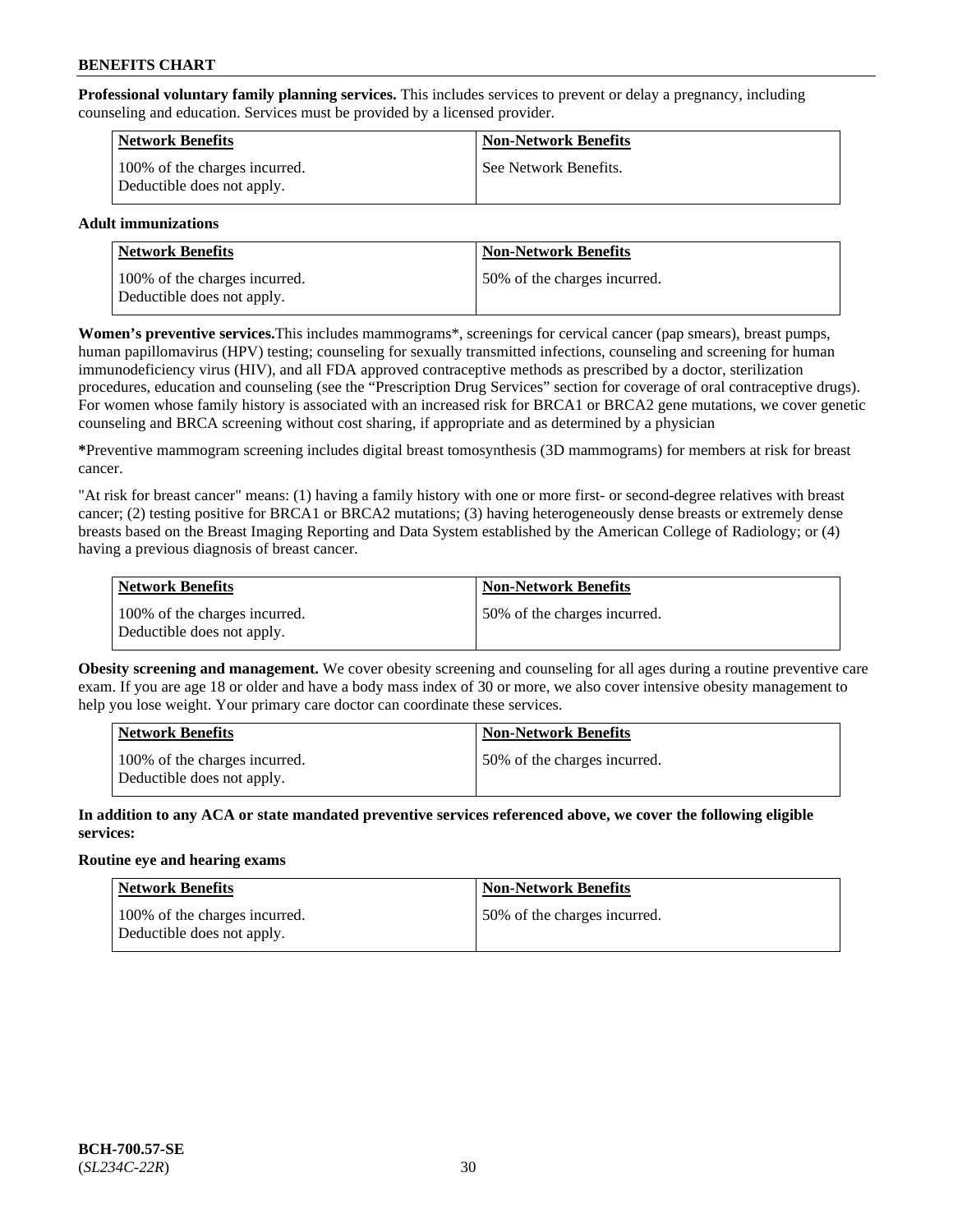**Ovarian cancer surveillance tests for women who are at risk.** "At risk for ovarian cancer" means (1) having a family history that includes any of the following: one or more first-degree or second-degree relatives with ovarian cancer, clusters of female relatives with breast cancer or nonpolyposis colorectal cancer; or (2) testing positive for BRCA1 or BRCA2 mutations. "Surveillance tests for ovarian cancer" means annual screening using: CA-125 serum tumor marker testing, transvaginal ultrasound, pelvic examination or other proven ovarian cancer screening tests currently being evaluated by the federal Food and Drug Administration or by the National Cancer Institute.

| <b>Network Benefits</b>                                                                                                                                                                                                          | <b>Non-Network Benefits</b>                                                                                                                                                                                                          |
|----------------------------------------------------------------------------------------------------------------------------------------------------------------------------------------------------------------------------------|--------------------------------------------------------------------------------------------------------------------------------------------------------------------------------------------------------------------------------------|
| Coverage level is same as corresponding Network<br>Benefit, depending on type of service provided, such<br>as Diagnostic Imaging Services, Laboratory Services<br>Office Visits for Illness or Injury or Preventive<br>Services. | Coverage level is same as corresponding Non-Network<br>Benefit, depending on type of service provided, such as<br>Diagnostic Imaging Services, Laboratory Services<br>Office Visits for Illness or Injury or Preventive<br>Services. |
|                                                                                                                                                                                                                                  |                                                                                                                                                                                                                                      |

#### **Limitations:**

• Services are not preventive if received as part of a visit to diagnose, manage or maintain an acute or chronic medical condition, illness or injury. When that occurs, unless otherwise indicated above, standard deductibles, copayments or coinsurance apply.

#### **Not Covered:**

See "Services Not Covered" in the Group Membership Contract.

## **SPECIFIED NON-NETWORK SERVICES**

#### **Covered Services:**

We cover the following services when you elect to receive them from a non-network provider, at the same level of coverage we provide when you elect to receive the services from a network provider:

- Voluntary family planning of the conception and bearing of children.
- The provider visit(s) and test(s) necessary to make a diagnosis of infertility.
- Testing and treatment of sexually transmitted diseases (other than HIV).
- Testing for AIDS or other HIV-related conditions.

| <b>Network Benefits</b>                                                                                                                            | <b>Non-Network Benefits</b>                    |
|----------------------------------------------------------------------------------------------------------------------------------------------------|------------------------------------------------|
| Coverage level is same as corresponding Network<br>Benefit, depending on type of service provided, such as<br>Office Visits for Illness or Injury. | See Network Benefits for the services covered. |

#### **Not Covered:**

See "Services Not Covered" in the Group Membership Contract.

## **TELEHEALTH/TELEMEDICINE SERVICES**

#### **Definitions:**

**Telehealth, Telemedicine, or Virtual Care.** This is a means of communication between a health care professional and a patient. This includes the use of secure electronic information, imaging, and communication technologies, including:

- interactive audio or audio-video
- interactive audio with store-and-forward technology
- chat-based and email-based systems
- physician-to-physician consultation
- patient education
- data transmission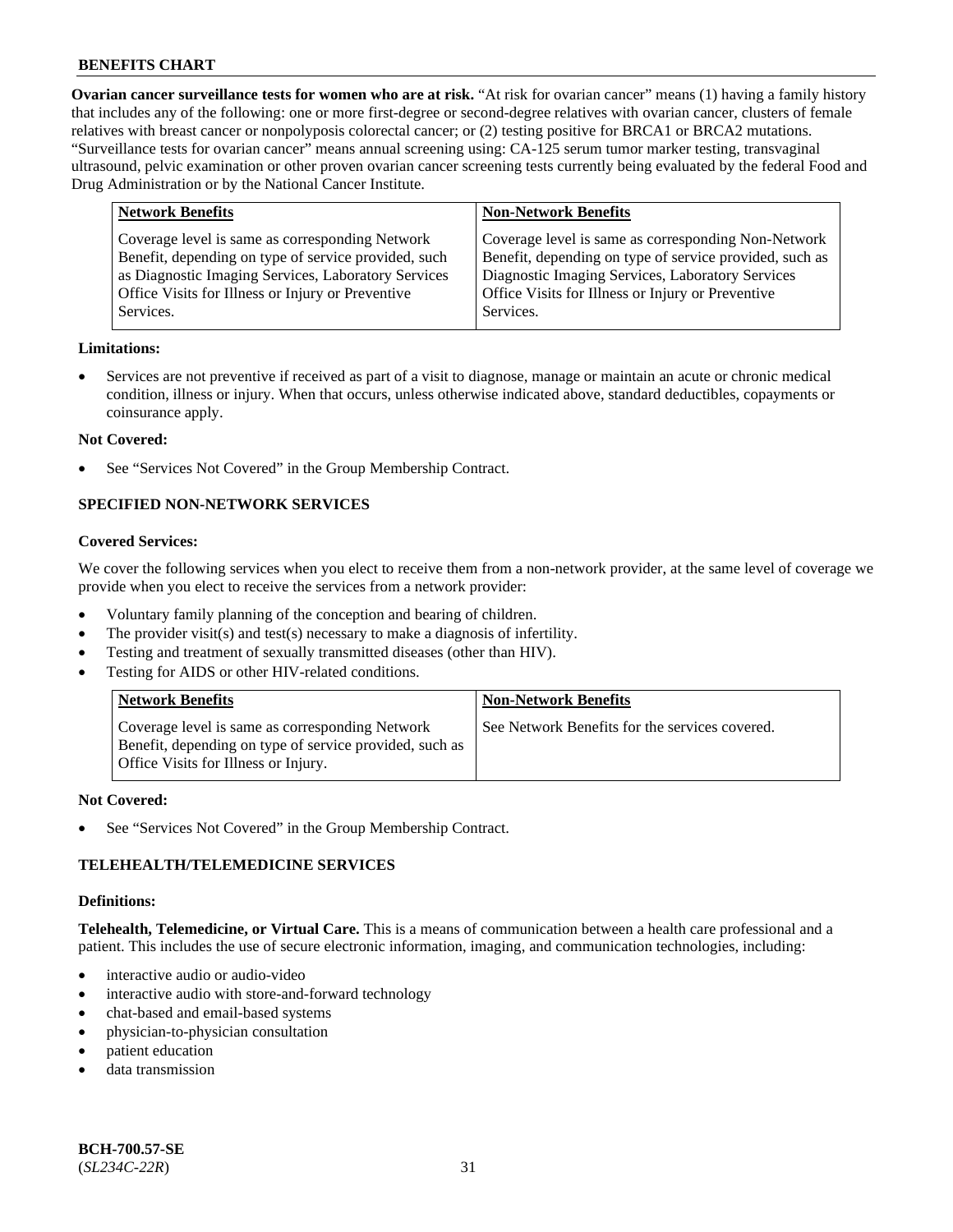- data interpretation
- digital diagnostics (algorithm-enabled diagnostic support)
- digital therapeutics (the use of personal health devices and sensors, either alone or in combination with conventional drug therapies, for disease prevention and management)

## Services can be delivered:

Synchronously: the patient and health care professional are engaging with one another at the same time; or Asynchronously: the patient and health care professional engage with each other at different points in time.

**Telephone Visits.** Live, synchronous, interactive encounters over the telephone between a patient and a healthcare provider.

**E-visit or chat-based visits.** Asynchronous online or mobile app encounters to discuss a patient's personal health information, vital signs, and other physiologic data or diagnostic images. The healthcare provider reviews and delivers a consultation, diagnosis, prescription or treatment plan after reviewing the patient's visit information.

**Virtuwell<sup>®</sup>**. This is an online service for you to receive a diagnosis and treatment for certain conditions, such as a cold, flu, ear pain and sinus infections. You may access the Virtuwell website at [virtuwell.com.](https://www.virtuwell.com/)

**Video Visits.** Live, synchronous, interactive encounters using secure web-based video between a patient and a healthcare provider.

## **Covered Services:**

The Plan covers the following methods of receiving care for services that would be eligible under the Plan if the service were provided in person.

#### **Scheduled telephone visits**

| <b>Network Benefits</b>       | <b>Non-Network Benefits</b>  |
|-------------------------------|------------------------------|
| 100% of the charges incurred. | 50% of the charges incurred. |

## **E-visits**

## **Access to online care through Virtuwell at [virtuwell.com](https://www.virtuwell.com/)**

| <b>Network Benefits</b>                                     | <b>Non-Network Benefits</b> |
|-------------------------------------------------------------|-----------------------------|
| 100% of the charges incurred.<br>Deductible does not apply. | Not Applicable.             |

#### **All other E-visits**

| <b>Network Benefits</b>       | <b>Non-Network Benefits</b>  |
|-------------------------------|------------------------------|
| 100% of the charges incurred. | 50% of the charges incurred. |

## **Video visits**

| <b>Network Benefits</b>                                                                                                                              | <b>Non-Network Benefits</b>                                                                                                                              |
|------------------------------------------------------------------------------------------------------------------------------------------------------|----------------------------------------------------------------------------------------------------------------------------------------------------------|
| Coverage level is same as corresponding Network<br>Benefit, depending upon type of service provided, such<br>as Office Visits for Illness or Injury. | Coverage level is same as corresponding Non-Network<br>Benefit, depending upon type of service provided, such<br>as Office Visits for Illness or Injury. |

## **Not Covered:**

See "Services Not Covered" in the Group Membership Contract.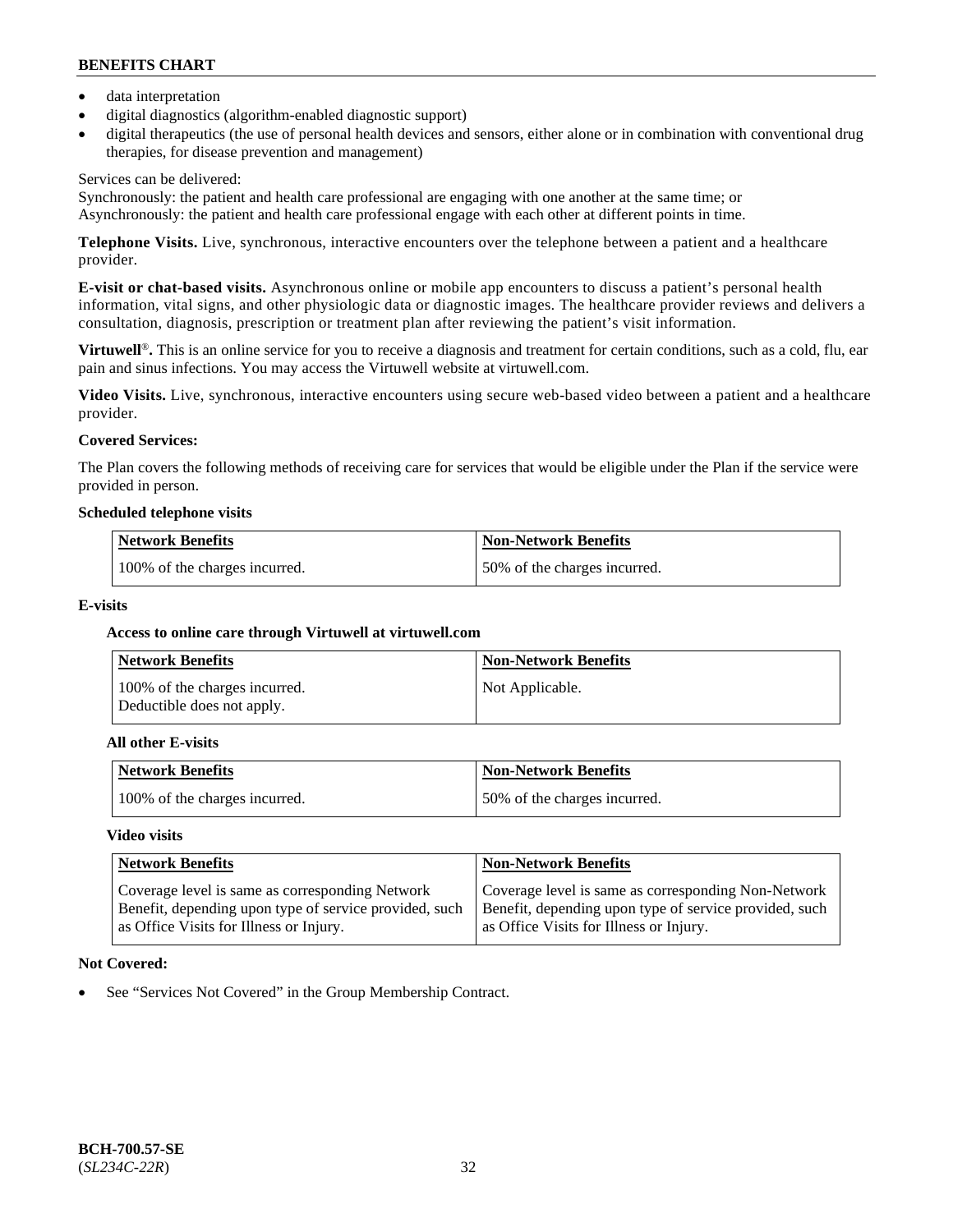## **TRANSPLANT SERVICES**

### **Applicable Definitions:**

**Autologous.** This is when the source of cells is from the individual's own marrow or stem cells.

**Allogeneic.** This is when the source of cells is from a related or unrelated donor's marrow or stem cells.

**Autologous Bone Marrow Transplant.** This is when the bone marrow is harvested from the individual and stored. The patient undergoes treatment which includes tumor ablation with high-dose chemotherapy and/or radiation. The bone marrow is reinfused (transplanted).

**Allogeneic Bone Marrow Transplant.** This is when the bone marrow is harvested from the related or unrelated donor and stored. The patient undergoes treatment which includes tumor ablation with high-dose chemotherapy and/or radiation. The bone marrow is reinfused (transplanted).

**Autologous/Allogeneic Stem Cell Support.** This is a treatment process that includes stem cell harvest from either bone marrow or peripheral blood, tumor ablation with high-dose chemotherapy and/or radiation, stem cell reinfusion, and related care. Autologous/allogeneic bone marrow transplantation and high dose chemotherapy with peripheral stem cell rescue/support are considered to be autologous/allogeneic stem cell support.

**Designated Transplant Center.** This is any health care provider, group or association of health care providers designated by us to provide services, supplies or drugs for specified transplants for our members.

**Transplant Services.** This is transplantation (including retransplants) of the human organs or tissue listed below, including all related post-surgical treatment and drugs and multiple transplants for a related cause. Transplant services do not include other organ or tissue transplants or surgical implantation of mechanical devices functioning as a human organ, except surgical implantation of an FDA approved Ventricular Assist Device (VAD) or total artificial heart, functioning as a temporary bridge to heart transplantation.

Prior authorization is required prior to consultation to support coordination of care and benefits.

#### **Covered Services:**

We cover eligible transplant services (as defined above) while you are covered under this Benefits Chart. Transplants that will be considered for coverage are limited to the following:

- Kidney transplants for end-stage disease.
- Cornea transplants for end-stage disease.
- Heart transplants for end-stage disease.
- Lung transplants or heart/lung transplants for: (1) primary pulmonary hypertension; (2) Eisenmenger's syndrome; (3) endstage pulmonary fibrosis; (4) alpha 1 antitrypsin disease; (5) cystic fibrosis; and (6) emphysema.
- Liver transplants for: (1) biliary atresia in children; (2) primary biliary cirrhosis; (3) post-acute viral infection (including hepatitis A, hepatitis B antigen e negative and hepatitis C) causing acute atrophy or post-necrotic cirrhosis; (4) primary sclerosing cholangitis; (5) alcoholic cirrhosis; and (6) hepatocellular carcinoma.
- Allogeneic bone marrow transplants or peripheral stem cell support associated with high dose chemotherapy for: (1) acute myelogenous leukemia; (2) acute lymphocytic leukemia; (3) chronic myelogenous leukemia; (4) severe combined immunodeficiency disease; (5) Wiskott-Aldrich syndrome; (6) aplastic anemia; (7) sickle cell anemia; (8) non-relapsed or relapsed non-Hodgkin's lymphoma; (9) multiple myeloma; and (10) testicular cancer.
- Autologous bone marrow transplants or peripheral stem cell support associated with high-dose chemotherapy for: (1) acute leukemias; (2) non-Hodgkin's lymphoma; (3) Hodgkin's disease; (4) Burkitt's lymphoma; (5) neuroblastoma; (6) multiple myeloma; (7) chronic myelogenous leukemia; and (8) non-relapsed non-Hodgkin's lymphoma.
- Pancreas transplants for simultaneous pancreas-kidney transplants for diabetes, pancreas after kidney, living related segmental simultaneous pancreas kidney transplantation and pancreas transplant alone.

For Network Benefits, charges for transplant services must be incurred at a designated transplant center.

The transplant-related treatment provided, including expenses incurred for directly related donor services, shall be subject to and in accordance with the provisions, limitations, maximum and other terms of this Benefits Chart.

Medical and hospital expenses of the donor are covered only when the recipient is a member and the transplant and directly related donor expenses have been prior authorized for coverage. Treatment of medical complications that may occur to the donor are not covered. Donors are not considered members, and are therefore not eligible for the rights afforded to members under the Contract.